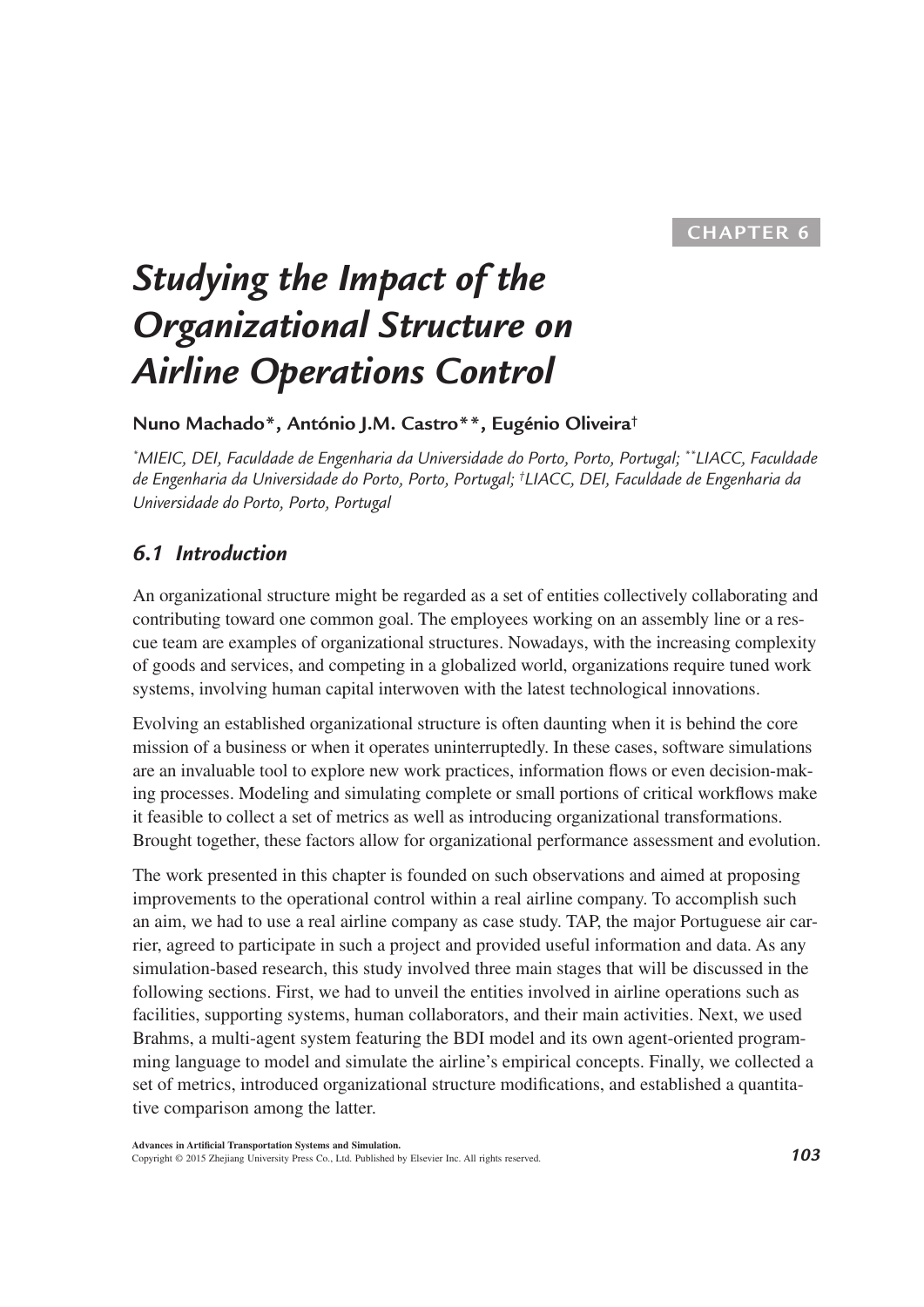# *6.2 Background*

First and foremost, we tried to get some background information or discover targeted literature about other initiatives regarding airline operations control simulation but to no avail.

Following this, to the best of our knowledge we were the first to simulate the Airline Operational Control Center (AOCC) organizational structure in order to study its impact on airline disruption handling. Because of that it is difficult to compare our approach with others. Nevertheless, in this section we would like to provide some background regarding work systems modeling and simulation, and also about AOCC organization and some work related to disruption management.

#### *6.2.1 Work Systems Modeling and Simulation*

A work system involves people engaging in activities over time. Human participants might not just interact with each other, but also with machines, tools, documents, and other artifacts (Calvin and Pava, 1984).

The activities performed often produce goods, services, or data. There are two different approaches when it comes to designing or improving systems:  $(1)$  machine-centered and  $(2)$ human-centered (Sierhuis and Clancey, 2002). The former is usually accomplished through a business process reengineering approach (Mayer et al., 1998) based on business process flow analysis focused on work products. The latter also takes into account how the people in the organization actually prefer to work (Greenbaum and Kyng, 1991). Unlike the machine-centered approach, which neglects human communication, collaboration, workspaces, problem solving and learning; the human-centered approach analyzes human activities, work processes or tasks, comprehensively and chronologically throughout the day (Clancey, 2002).

The human-centered work system design approach is based on modeling and simulating work practices: what people actually do, rather than their outcomes. This way, it is possible to understand the effects of human behavior in different places and times, details often omitted in a product-oriented task analysis. In the end, besides the traditional system workflow, the human-centered approach might also propose some work system transformations, including different tools, resources, locations, or scheduling.

Aiming at using a human-centered approach to model and simulate our organizational structures, Brahms (Sierhuis, 2001) was adopted as modeling and simulating tool. It follows a holistic approach to systems modeling. By developing formal models of people's behavior at the activity level, it is possible to determine the impact of these actions on the whole system.

Besides its own agent-oriented programming language, Brahms contains some predefined model components that make it straightforward to implement reality concepts:

- *Agent/groups*: to model the human collaborator;
- *Objects*: for the computerized systems;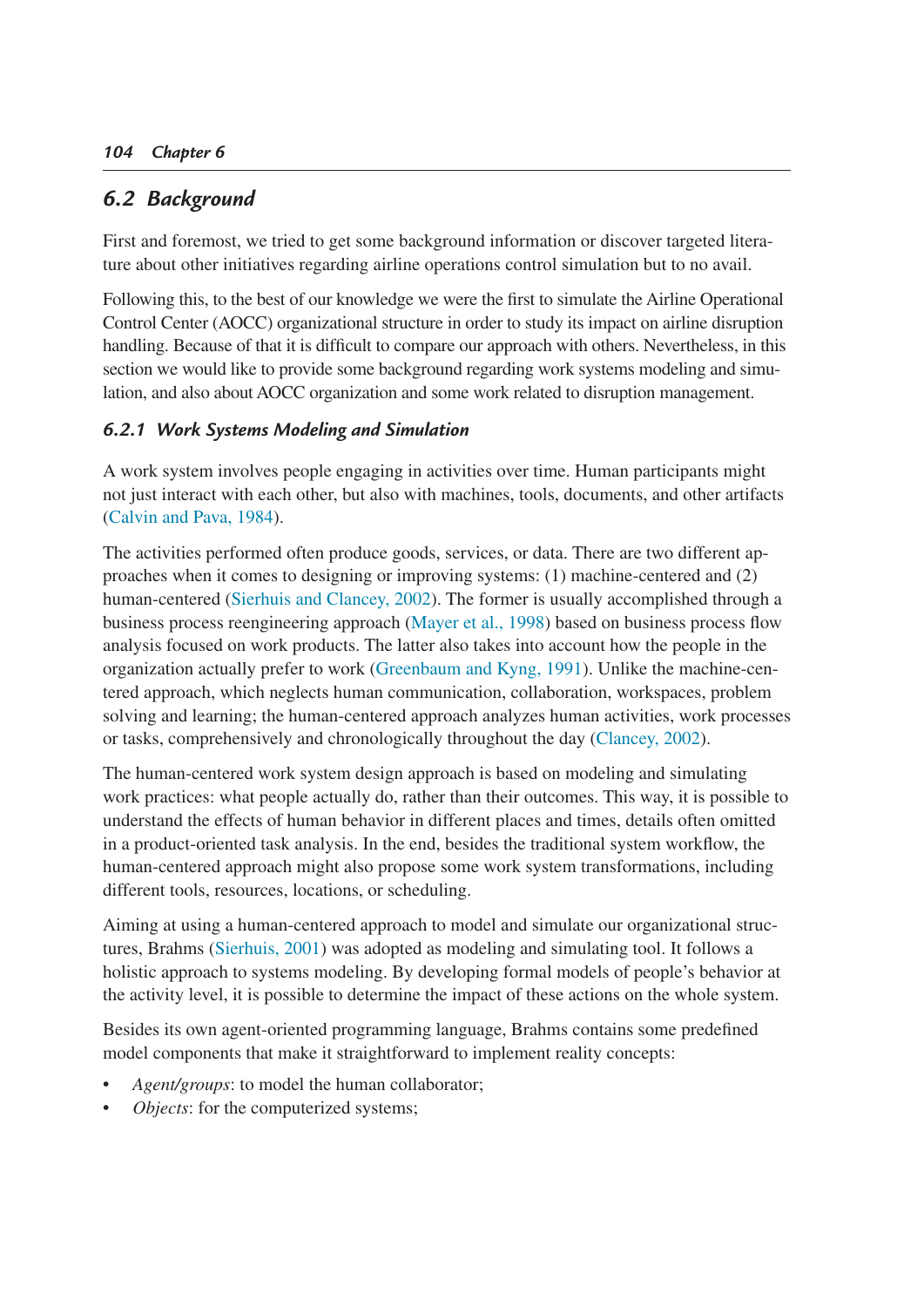- *Geographies*: used to indicate the location of facilities;
- *Activity*: to express the agent behavior;
- *Timing/workframes*: used to model activity duration.

Brahms does not provide real-time visual feedback of a running simulation. Therefore, this deficiency had to be addressed through the development of a visualization of the simulated airline.

### *6.2.2 Airline Operational Control Center Organization*

The main role of the AOCC is to monitor the conformance of fight activity according to the previously defined schedule. The occurrence of some unexpected events might prevent operations taking place as planned, such as aircraft malfunction, crew delays, crewmembers absence, and so forth.

Following this, the AOCC is a human-decision system composed by teams of experts specialized in solving the described problems. Teams act under the supervision of an operational control manager and their goal is to restore airline operations in the minimum frame and at a minimum cost.

According to Castro (Castro, 2008), there are three main AOCC organizations:

- *Decision center*: the aircraft controllers share the same physical space. The other roles or support functions (crew control, maintenance service, etc.) are in a different physical space. In this type of Collective Organization all roles need to cooperate to achieve the common goal:
- *Integrated center*: all roles share the same physical space and are hierarchically dependent on a supervisor. For small companies we have a Simple Hierarchy Organization. For bigger companies we have a Multidimensional Hierarchy Organization. Figure 6.1 shows an example of this kind of AOCC organization;
- *Hub control center*: most of the roles are physically separated at the airports where the airline companies operate an hub. In this case, if the aircraft controller role stays physically outside the hub we have an organization called Decision Center with a hub. If both the aircraft controller and crew controller roles are physically outside the hub we have an organization called Integrated Center with a hub. The main advantage of this kind of organization is to have the roles that are related to airport operations (customer service, catering, cleaning, passengers transfer, etc.) physically closer to the operation.

As mentioned, Figure 6.1 shows the traditional Integrated Operational Control Center. As previously stated, the AOCC is composed of groups of workers, each one with its own responsibilities. They must report their activity to a Supervisor, translating a two-level hierarchical system. Figure 6.1 also represents the activity time-window of the AOCC, it starts  $72-24$  h before the day of operations and ends 12–24 h after.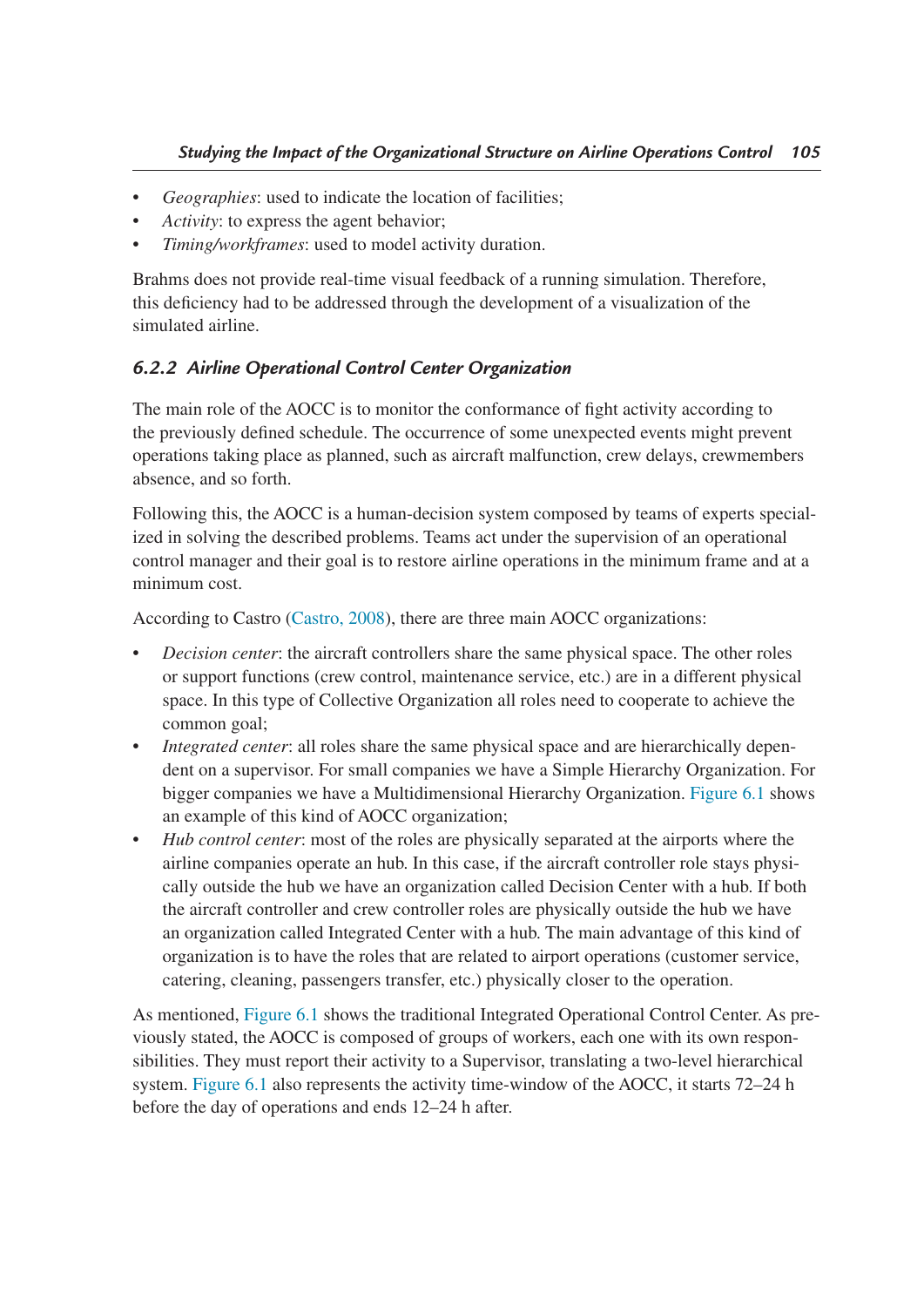

**Figure 6.1: Integrated airline operational control center.** (*Source*: *Adapted from Castro and Oliveira (2010)*)

The roles most common in an AOCC are, according to Kohl and Karisch (2004) and Castro (2008):

- *Flight dispatch*: prepares the flight plans and requests new flight slots to the Air Traffic Control (ATC) entities (FAA in North America and EURO-CONTROL in Europe, for example);
- *Aircraft control:* manages the resource aircraft. It is the central coordination role in the operational control;
- *Crew control*: manages the resource crew. Monitors the crew check-in and checkout, updates and changes the crew roster according to the arisen disruptions;
- *Maintenance services*: are responsible for the unplanned services and for the short-term maintenance scheduling. Changes in aircraft rotations may impact the short-term maintenance (maintenance cannot be done at all stations);
- *Passenger services*: decisions taken by the AOCC will have an impact on passengers. The responsibility of this role is to consider and minimize the impact of the decisions on passengers. Typically this role is performed by the airports and for bigger companies is part of the HCC organization.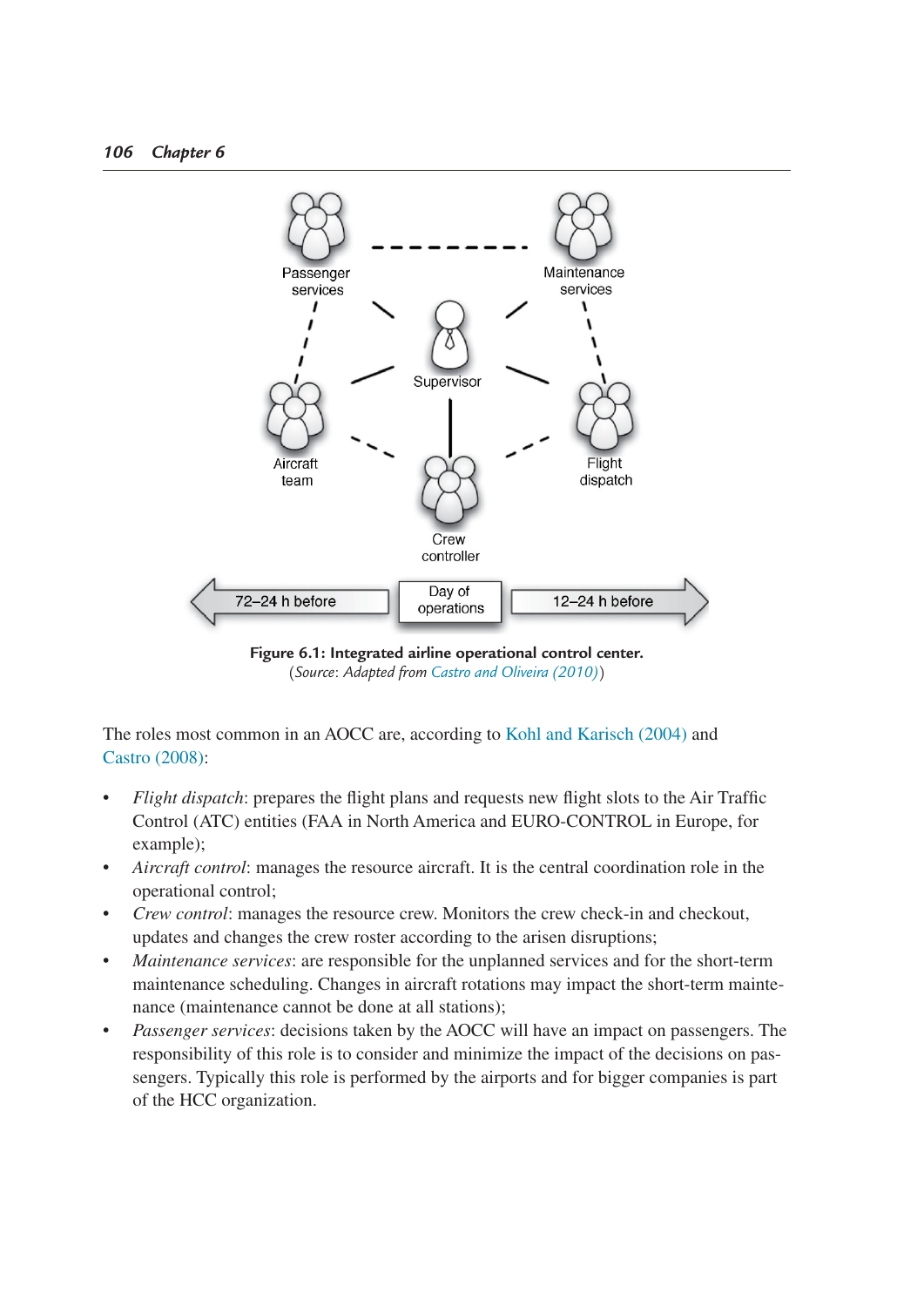### *6.2.3 Disruption Management*

Disruption Management (Kohl and Karisch, 2004), also known as Operations Recovery, is the process carried out by the AOCC when an unexpected problem prevents a flight operating as planned.

The first overview of the state-of-the-practice in operations control centers on the aftermath of irregular operations and was provided by Clarke (1998). In his study, besides an extensive review of the subject, he proposes a decision framework that addresses how airlines can reassign aircraft to scheduled flights after a disruptive situation.

Currently, the most thorough analysis of the discipline is presented by Kohl et al. (2007) where their conclusions are supported by the DESCARTES project, a large-scale airline disruption management research and development study supported by the European Union.

Other authors propose more general perspectives regarding disruption management. Yu and Oi (2004) analyze airline disruption management from different angles: crew and aircraft recovery; and applied to other fields as well: machine scheduling and supply chain coordination. Given the large scope of their work, airline operations recovery is not particularly detailed

On the other hand, Ball et al. (2007) give insight into the infrastructure and constraints of airline operations, as well as the air traffic flow management methods and actions. Simulation and optimization models for aircraft, crew and passenger recovery are also discussed. Furthermore, the authors give an excellent survey of the airline schedule robustness as a proactive alternative to recovery, including model descriptions and a literature review.

From the mentioned studies, it is clearly a tendency to consider the disruption management problem as twofold: aircraft recovery and crew recovery. For each type of recovery several solution approaches were proposed on the basis of different methodologies.

An in-depth and comprehensive review of the most relevant studies and methodologies used in disruption management is presented by Clausen et al.  $(2010)$ . They not only explain the most traditional approaches, such as Connection, Time Line, and Time Band Networks, based on the scheduled aircraft and crew rosters but also mention newer and innovative research studies.

Although the vast majority of the publications use integer programming solution methods to solve the aircraft recovery problem, the most recent works apply some metaheuristics to the problem, such as described by Andersson  $(2006)$  and Liu et al.  $(2006)$ .

Moving to crew recovery, the majority of publications formulate the crew recovery problem under the assumption that the flight schedule is recovered before the crew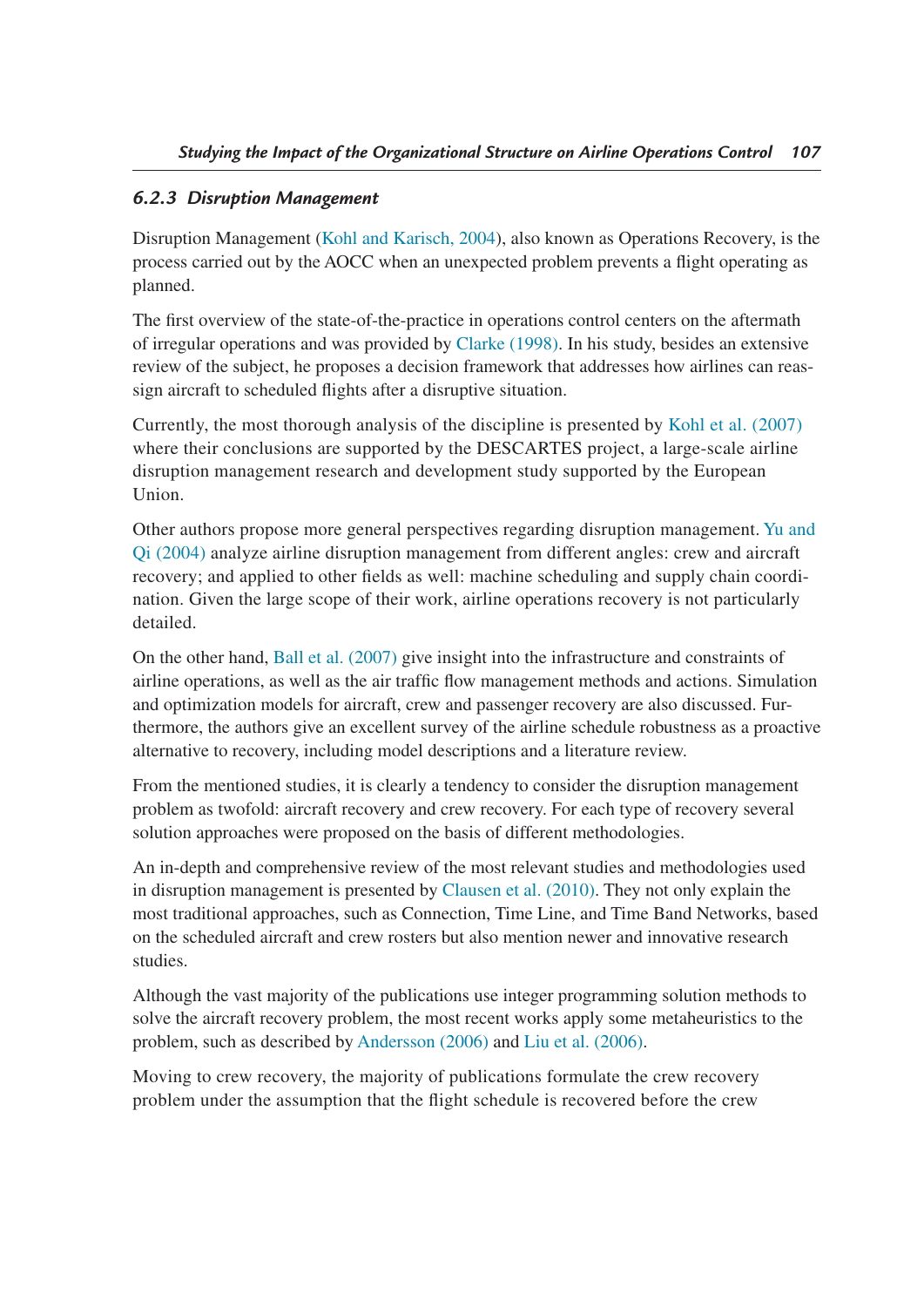rescheduling decisions are made, thereby following the hierarchical structure of the disruption recovery in practice. These publications include Wei et al. (1997), Guo (2005), and Nissen and Haase (2006).

For instance, from the list of authors presented in the last paragraph, Wei et al. (1997) model the crew pairing repair problem as an integer multicommodity network flow problem on a Connection Network. The challenge is to repair the pairings that are broken and the objective is to return the entire system to the original schedule as soon as possible while minimizing the operational cost.

Something interesting about Nissen and Haase (2006) research is that it is based on European reality. They propose a duty-based formulation for the crew recovery problem, which is especially well suited for solving crew disruption for European airlines, as these, contrary to the North American airlines, employ fixed monthly crew rates, which should be taken into consideration when solving a crew disruption.

Finally, (Castro and Oliveira (2010) pioneer an approach that not only accounts for the aircraft and crew perspectives but also considers passengers. An implementation of an intelligent and distributed multi-agent system (MAS) represents the operations control center of an airline. MAS includes a crew recovery agent, an aircraft recovery agent and a passenger recovery agent. They use concepts of direct and qualitative cost to determine solutions for the disruption problem.

# *6.3 Empirical Airline Operations*

The airline operations start way before the actual flight day as they require the scheduling of flights in advance. Then several stages emerge such as the revenue management, aircraft and crew rosters, and so on (Antonio, 2010). This is usually known as the Airline Scheduling Problem (Grosche, 2009).

When the day of operations arrives, unexpected events may prevent flights to depart as planned and the airline specialists must address those situations. This is known as the disruption management problem.

Our study is about organizational structures of the AOCC in the context of the day of operations, not to the disruption management algorithms and/or processes that are used to solve the disruptions. For that, we need to know the workflows before and after that stage of the disruption, that is, which are the unexpected events, who detects such events, how the airline specialists know about them, and who is notified of putative solutions.

In order to simulate such a scenario we needed to know the entities involved in airline operations. Figure 6.2 clearly depicts those entities and their geo-location. Squares represent facilities and ellipses computerized systems. Table 6.1 describes each of the entities' labels.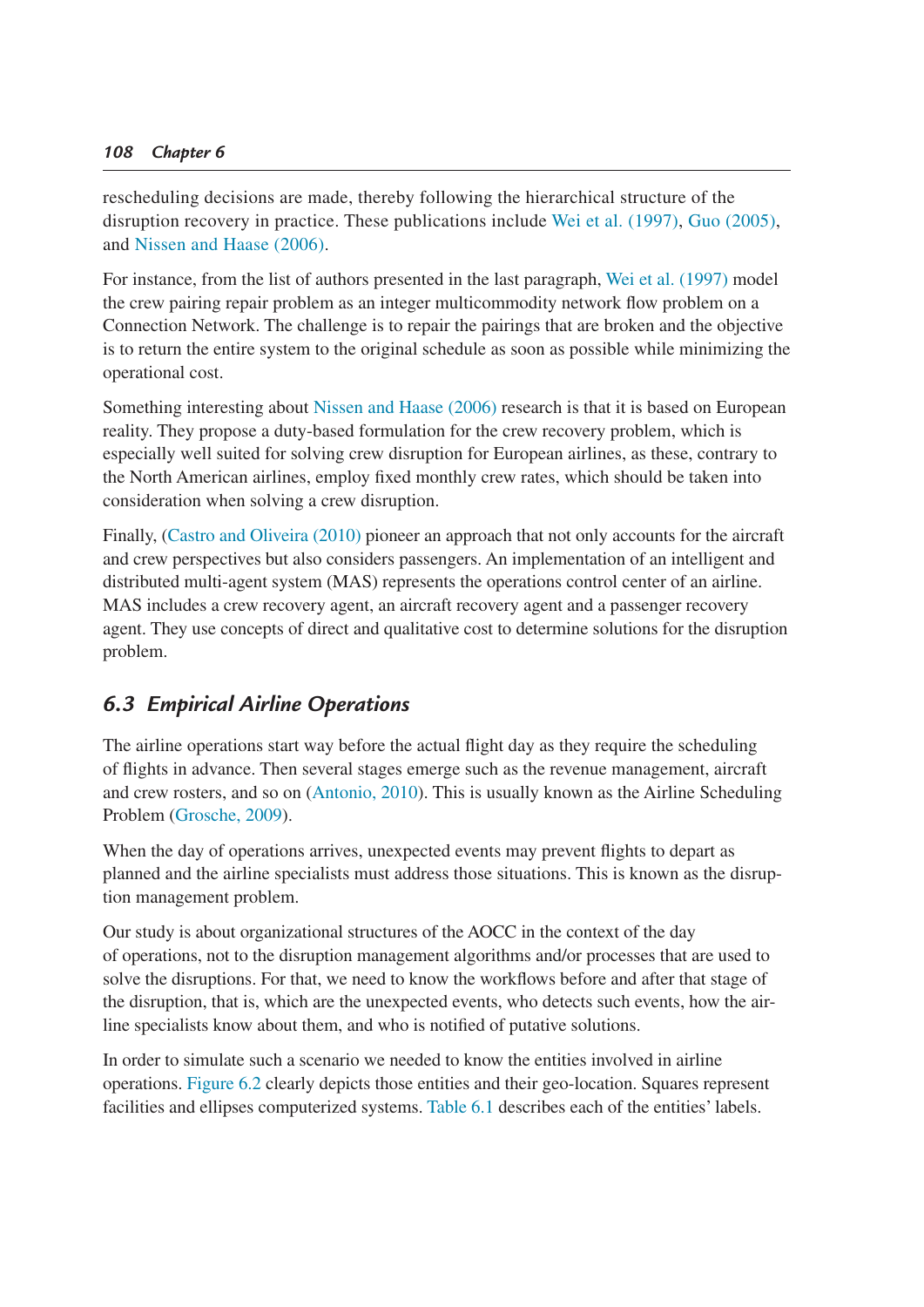

**Figure 6.2: Current TAP organizational structure**

|  | Table 6.1: Organizational structure concepts. |  |  |
|--|-----------------------------------------------|--|--|
|--|-----------------------------------------------|--|--|

| <b>Facilities</b>    |                            |  |  |  |
|----------------------|----------------------------|--|--|--|
| <b>ACT</b>           | Crew Terminal              |  |  |  |
| AP                   | Aircraft Parking           |  |  |  |
| Cl                   | Passenger Check-In         |  |  |  |
| <b>HCC</b>           | Hub Control Center         |  |  |  |
| <b>LIS</b>           | Lisbon Airport             |  |  |  |
| OCC                  | Operational Control Center |  |  |  |
| Computerized systems |                            |  |  |  |
| AMS                  | Aircraft Movement System   |  |  |  |
| <b>CTS</b>           | Crew Tracking System       |  |  |  |
| <b>DOV</b>           | Flight Operations Portal   |  |  |  |
| Human collaborators  |                            |  |  |  |
| as                   | Aircraft Specialist        |  |  |  |
| cms                  | <b>Crew Members</b>        |  |  |  |
| <b>CS</b>            | Crew Specialist            |  |  |  |
| fd                   | Flight Dispatcher          |  |  |  |
| gs                   | Ground Supervisor          |  |  |  |
| hs                   | <b>HCC Supervisor</b>      |  |  |  |
| mss                  | Maintenance Services       |  |  |  |
| <b>OS</b>            | <b>OCC</b> Supervisor      |  |  |  |
| pss                  | Passenger Services         |  |  |  |
| SS                   | <b>Station Supervisor</b>  |  |  |  |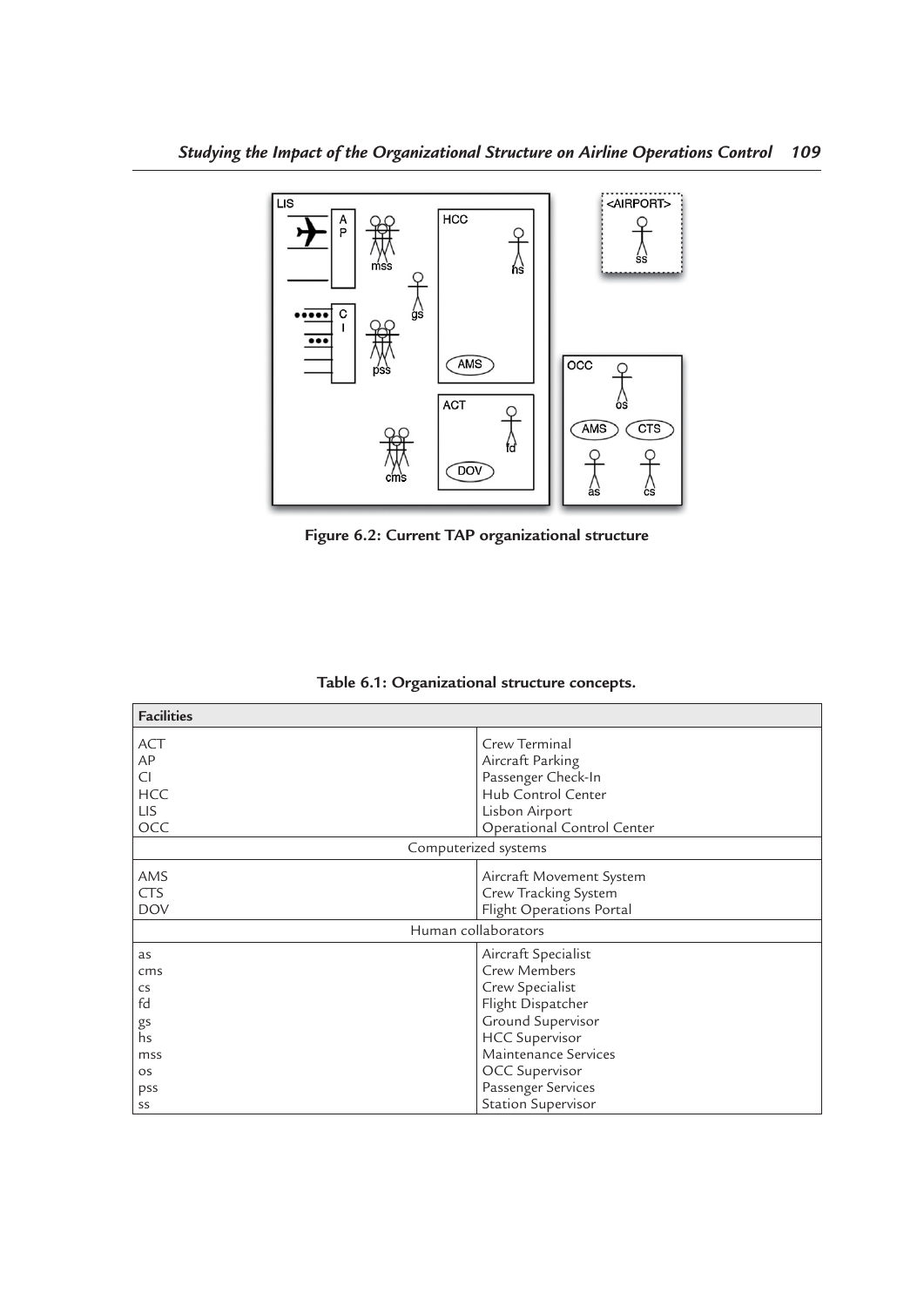With a big picture of the current TAP organizational structure and its components, an in-depth understanding of the workflows as well as related activities was essential. Eight workflows and activities were identified.

Concerning the activities, across the organizational structure, information is conveyed by means of VHF radios or telephones. Since the computerized systems share the same network, information is instantaneously synchronized among them and it is visible to each other. Human collaborators interact with the systems by filling forms or reading data. The specialists carry out decisions at the Operational Control Center and supervisors are required to approve those decisions.

Triggering any of the eight identified workflows is a preflight anomaly, for example, lack of fuel, aircraft malfunction, mandatory security, and so forth. If the anomaly causes a departure delay, then it is recorded on TAP databases accompanied by a delay code. Just to provide an idea of the number of potential anomalies, the proprietary delay code list of TAP has more than 200 entries, whereas the IATA international delay code list has around 80 anomaly types. An airline operator or system usually detects each anomaly, thus inquiries were made in order to classify each delay code according to concept.

In order to illustrate an operational workflow, an example follows. Imagine that 15 min before departure a ULD (Unit Load Device), inadvertently hits an aircraft during cargo loading. Assuming that this kind of anomaly has a delay code of 100 and TAP had classified such a code as being detected by the Ground Supervisor then, at this point, the Ground Supervisor is the only agent knowing about the problem. The deciding agents in the TAP organizational structure are the Aircraft and Crew Specialists, located at the OCC. They must be aware of the problem in order to find the best solution, for example, replace the aircraft, delay the flight, and so forth. Figure 6.3 illustrates the workflow behind the resolution of an aircraft anomaly detected by the Ground Supervisor.

In order to alert the Specialists, the Ground Supervisor first uses the VHF radio to communicate the problem to the HCC Supervisor. Next the latter fills a form to enter into the Aircraft Movement System and the information is propagated instantaneously to the OCC. There, the Aircraft Specialist is hopefully paying attention to the screen and becomes aware of the problem. He seeks a reason for the problem and after reaching a conclusion inputs it into the AMS, being replicated to the CTS. Now it is the turn of the Crew Specialist. Mandating or not some crew assignment changes, the Crew Specialist is required to evaluate, take action and confirm the solution suggested by the Aircraft Specialist through the CTS terminal. His input will be readily synchronized, once again, with the Aircraft Movement System, making it available to both OCC Supervisor and HCC Supervisor. As the main character in the Operational Control Center, the OCC Supervisor is required to ratify the decisions proposed by the Specialists, whereas the Hub Control Center Supervisor uses the VHF radio again to communicate changes to the Ground Supervisor.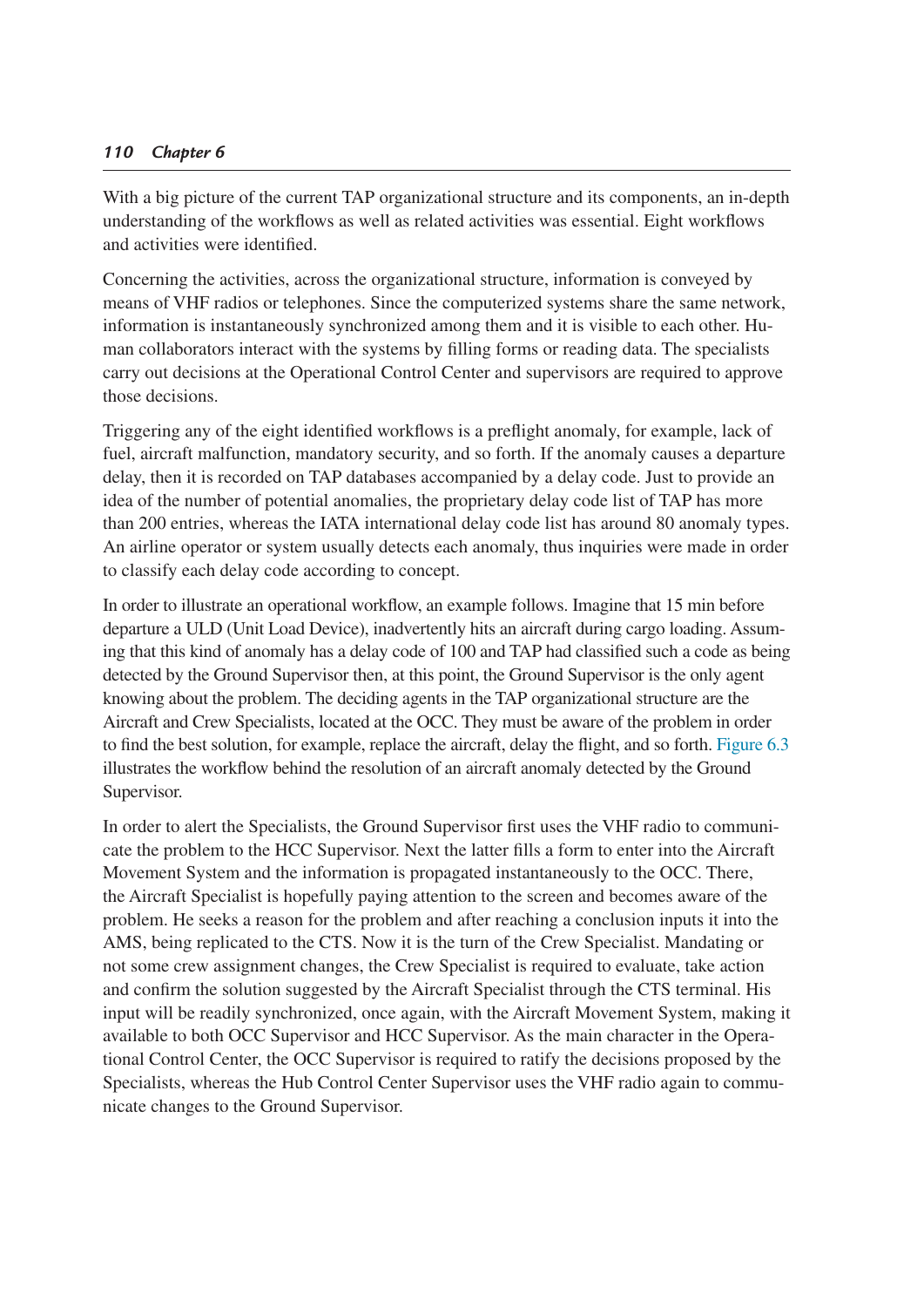

Figure 6.3: Workflow triggered by an AC anomaly detected by Ground Supervisor

All the activities above require time to perform. TAP was questioned about the duration of such activities and; although a definite answer was impossible, it provided minimum and maximum time intervals for each activity. At this point we understood that communications by phone take, on average, more time than VHF radio transmissions as they are usually concerned with more complex anomalies.

# 6.4 Organizational Structure Performance Assessment

This section intends to suppress the lack of information regarding the organizational structure simulation by presenting the main features of Brahms, the modeling and simulating tool that introduces a new human-centered computing paradigm. In order to accomplish this, we will first draw a big picture of the simulation system as a whole justifying the use of certain technologies and pointing out additional contributions to the communities behind those technologies. Further, we will explain how Brahms greatly improved the experience of modeling the workflows at TAP. Finally, a section will also be dedicated to expose some aspects of a visualization module developed to allow a better understanding of the concepts being simulated.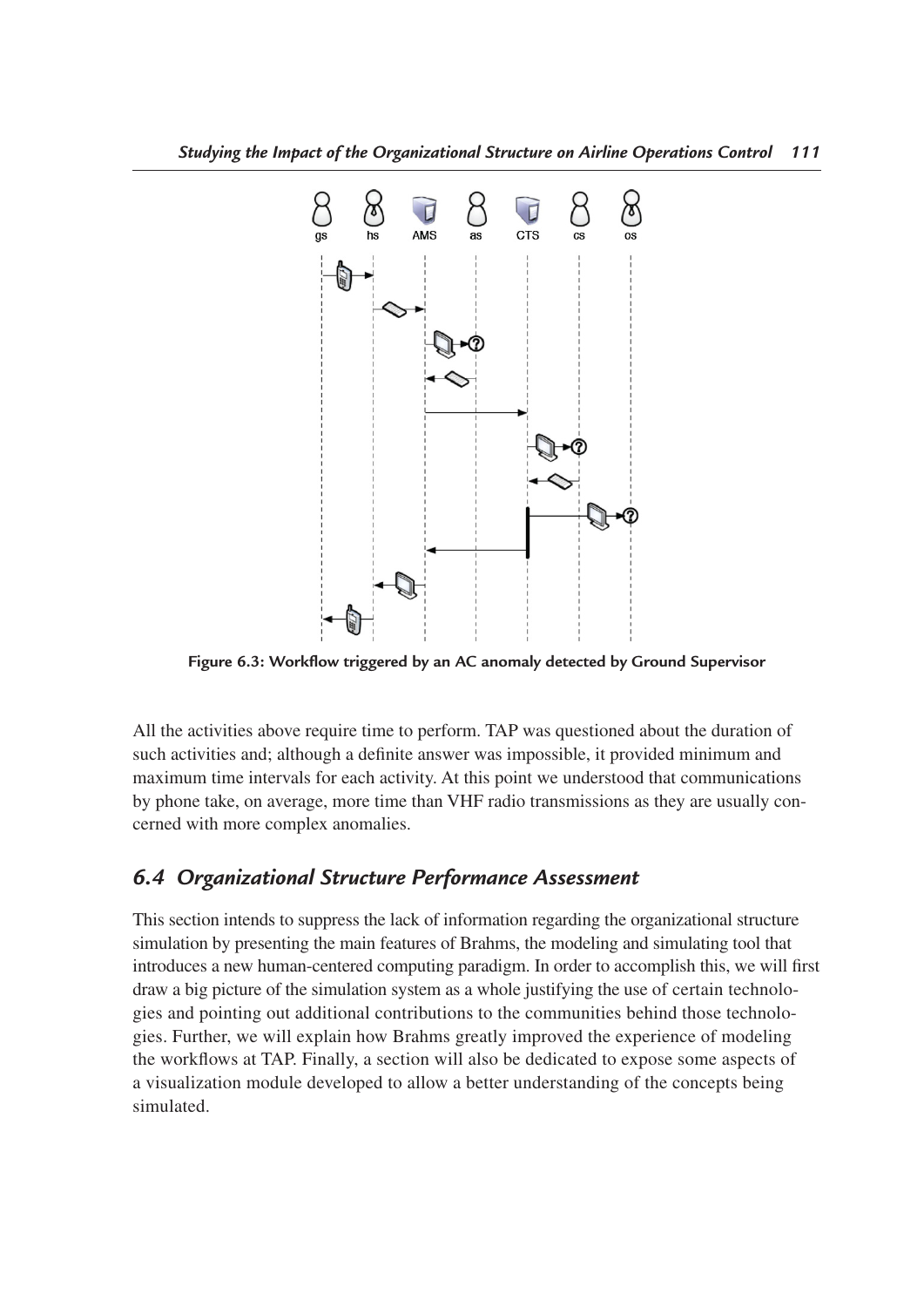### 6.4.1 Background and Overall Simulation Architecture

As referred to during the introduction, the main goal of this research study was to simulate the operational control of a real airline company. Obviously, simply creating a model of such reality and mimic its intrinsic features would be of arguable interest so we aimed thereafter at proposing changes that would lead to more efficient activities and workflows.

The empirical observations listed in Section 6.3 made us aware of the reality at TAP, our case study airline company. We soon noticed that we would be treating a case that falls into the popular business-process reengineering paradigm.

Following this, we had to adopt a simulation tool that would simplify the modeling of the concepts related to our airline company while at the same time featuring some business process reengineering capabilities. Meeting these requirements was Brahms (Sierhuis, 2001) the Business Redesign Agent-Based Holistic Modeling System.

Although some theoretical information was already presented about Brahms in the Background, it is worth pointing out some technical information about this system for the purpose of clarifying certain options or side activities carried out alongside this study.

First and foremost, Brahms<sup>1</sup> is a Multi-Agent System featuring the BDI (Beliefs, Desires, Intentions) architecture. Whereas these characteristics are not enough to distinguish it from many other simulation engines, the Brahms Team at NASA Ames Research Center is currently developing Brahms in collaboration with the Carnegie Mellon University, and it has been successfully used in NASA's Mission Control to automate human tasks for the International Space Station. Its source code is proprietary but NASA freely distributes it for research purposes only.

At this point, we simply thought that if Brahms were enough for NASA it would certainly suit our needs. After further inspecting the features provided by Brahms, we noticed that it was a much more advanced tool than other Multi-Agent Systems that we knew about. It sports its own agent-oriented programming language, adds up some human-centered computing concepts and has its own production rules system.

The characteristics above ought to require an additional effort in implementing it in our airline company, but we decided to take the challenge. Another feature lacking in Brahms is the ability to visualize the concepts being simulated. Although this functionality was not required to get a quantitative comparison of different organizational structures, it was regarded as an educational and clarifying way of understanding the operations carried out in an airline company.

Being mostly characterized as an academic and scientific tool, Brahms lacks a wide user community, where one may get models, code examples and ask for help. In spite of that, it is thoroughly documented and their creators lead a discussion group to assist early-adopters.

<sup>&</sup>lt;sup>1</sup> Software model that implements the main aspects of Michael Bratman's theory of human practical reasoning.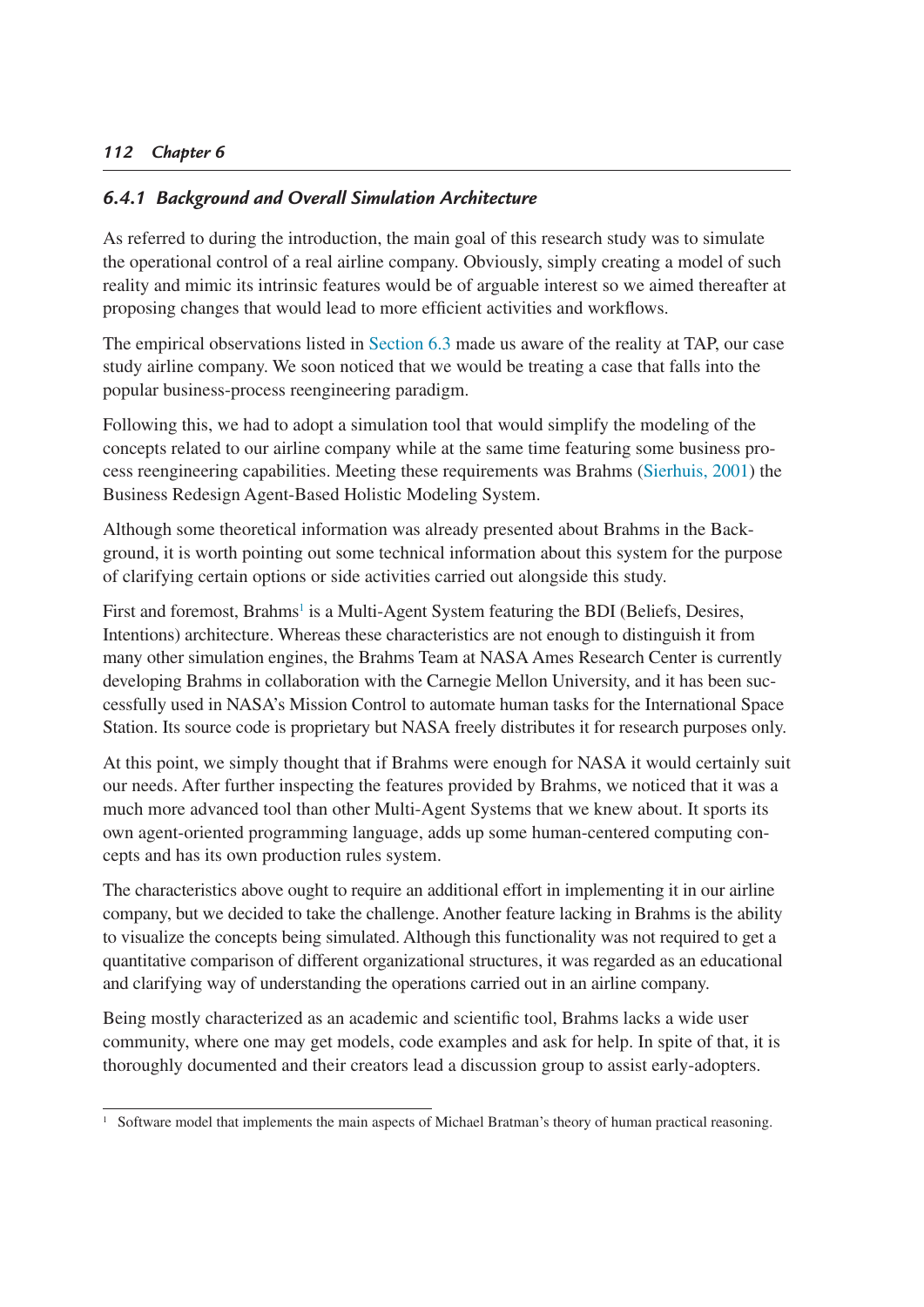

Figure 6.4: Overall simulation architecture and components

As Brahms runs in a closed virtual machine, the first contact with the simulator community was intended to inquire about the possibilities of developing a visualization of a running simulation. Although the primary approach would be to interpret a set of output files postsimulation, Brahms features a Java API (JAPI) allowing for environment expansion and control.

Interacting with JAPI would be roughly the same as interacting with a Java application. Therefore, we decided that our visualization would be built-in in the analytical infrastructure and use the latest advancements in browser technology.

Figure 6.4 depicts the components and architecture beneath the simulation portion of our study. Although this section is not meant to be too technical, other aspects of Figure 6.4 require further inspection. Starting from the beginning, the human user has the ability to interact with the analytical infrastructure through a browser. Given the set of technologies used, it is important to emphasize that at the time of writing, the only browser that supported our infrastructure was Google Chrome. Nevertheless, with fast technological evolution, it is likely in the near future other major browsers start to implement the technical innovations employed by our simulations.

Moving down in Figure 6.4, the browser portion of the simulation architecture contains the visualization module. It is mainly composed of two interwoven parts: the "javascript engine" and "processing". The former handles all the communications with the "websockets server", discussed soon, decoding the incoming messages and controlling "processing" animations.

Processing is widely used in the scientific and academic field, given its ability to create powerful representations of large sets of data. Although the original processing is based and to be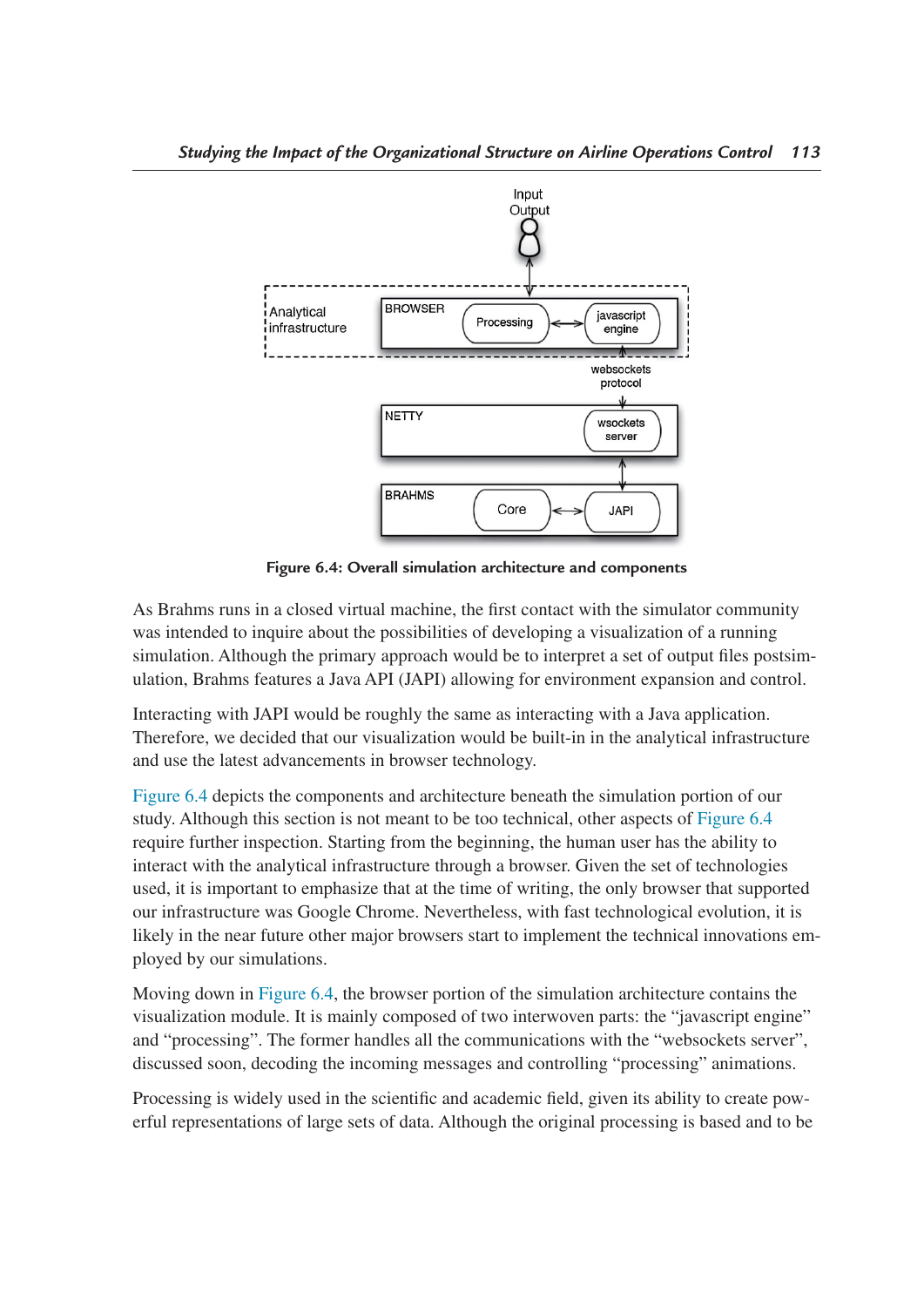used with the Java programming language, considering our browser requirements, we had to use a javascript port of the language.

The BROWSER component also allows for simulation control, which is, starting, pausing, and stopping the simulation. The visualization module will be described in Section 4.3, so at this point it just matters understanding we are in the presence of a distributed infrastructure where messages come in, go out and an animation of the simulated theatre is displayed in-between.

The "websockets server" uses NETTY, a Java nonblocking I/O socket framework, to implement the recently introduced websockets protocol as part of the HTML5 specification. The use of such technology is solely implemented on Google Chrome, thus the reason our simulations only work with this browser.

The NETTY component is too technical to deserve further inspection. As any server, it establishes TCP connections with remote clients and then exchanges messages with the Java API of Brahms. Besides a message gateway, it shares some similarities with the "javascript" engine" as it decodes and encodes the messages exchanged with the simulation core.

The next section will be solely concerned with the next component, BRAHMS. As we referred to, the selected simulation engine to implement our organizational structure features an agent-environment, "core" and a Java API, "JAPI". The former is more concerned with agent, geography, activities and other real entities modeling; the latter is more technical, being used for handling Java objects or other services.

#### 6.4.2 The Simulation Module

This section is focused on the BRAHMS component of the simulation architecture (Figure 6.4). We will start by describing the "core", that is how we used Brahms formalisms and programming language to implement the empirical observation exposed in Section 6.3. As stated, the "JAPI" side is more technical, therefore we will not delve deeply into it, solely pointing out its use as a means to solve some Brahms shortcomings.

Brahms supplies a number of human-centered structural formalisms to help modeling real entities. Thus, one of the first steps in modeling a scenario with Brahms is to make a correspondence between real and artificial concepts. Table 6.2 intends to clarify our approach concerning such mapping.

Besides presenting a number of associations, Table 6.2 also hopes to illustrate the expressiveness offered by the Brahms modeling language. Although comprehensive, it just contains a subset of Brahms concepts.

The first column respects the reality, the next two contain the name of virtual entities implemented in our simulations. Starting by "Facilities and Locations", Brahms is very complete in what concerns geography modeling. There are areas and areadefs and we may not have the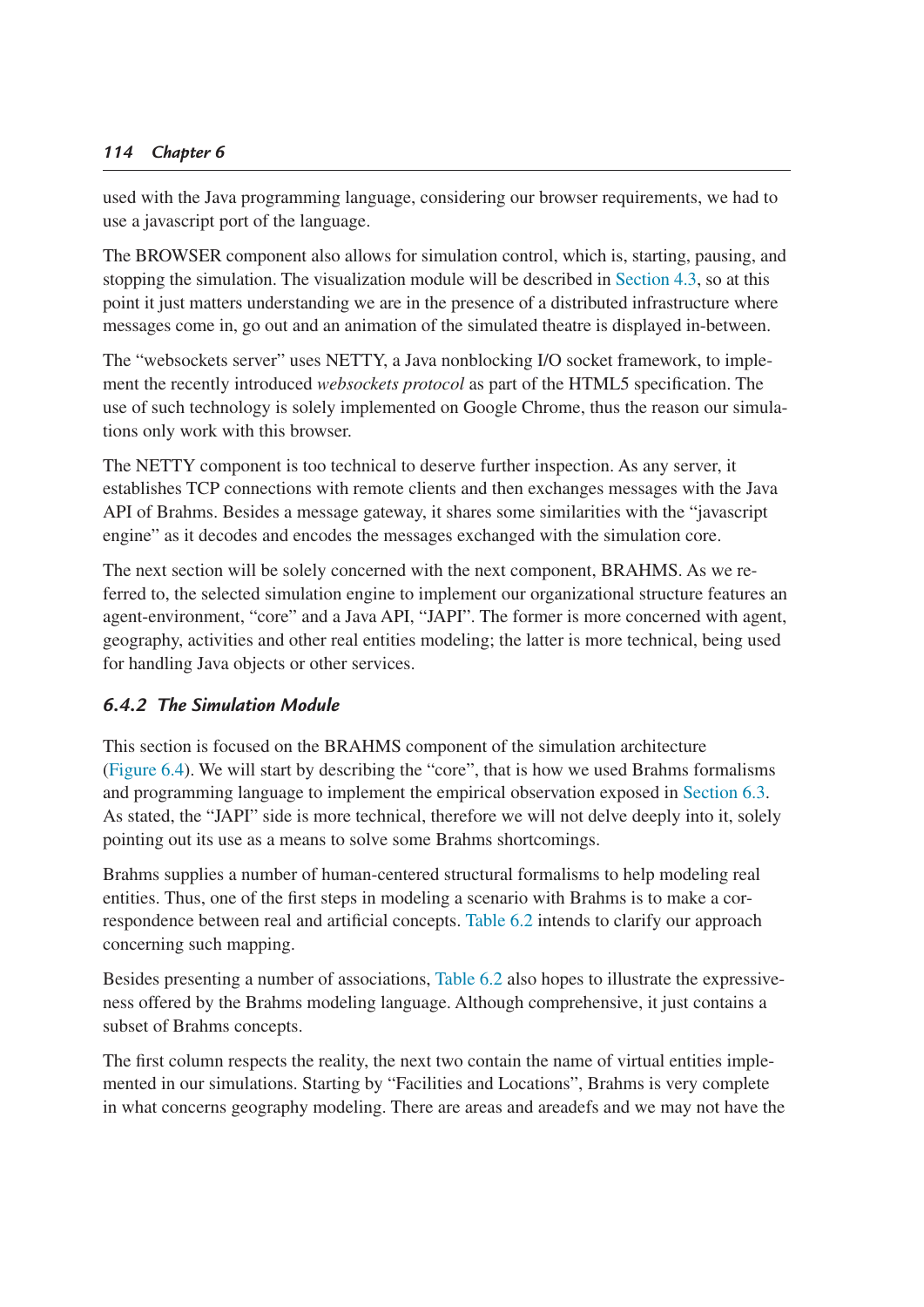| <b>Reality</b>           | <b>Brahms</b>      |                                   |  |
|--------------------------|--------------------|-----------------------------------|--|
| Facilities and locations | area               | areadef                           |  |
| <b>ACT</b>               | LisbonAirportACT   | ACT (Builing)                     |  |
| AP                       | LisbonAirportAP    | AP (BaseAreaDef)                  |  |
| Cl                       | LisbonAirportCl    | CI (Building)                     |  |
| <b>HCC</b>               | LisbonAirportHCC   | HCC (Building)                    |  |
| <b>LIS</b>               | LisbonAirport      | Airport (BaseAreaDef)             |  |
| OCC                      | TapOCC             | OCC (Building)                    |  |
| Computerized systems     | object             | location                          |  |
| AMS                      | HCC_AMS            | LisbonAirportHCC                  |  |
|                          | OCC_AMS            | <b>TapOCC</b>                     |  |
| <b>CTS</b>               | OCC_CTS            | TapOCC                            |  |
| <b>DOV</b>               | ACT_DOV            | LisbonAirportACT                  |  |
| (AS)                     | Lisbon_AS          | (World)                           |  |
| Human collaborators      |                    |                                   |  |
|                          | agents             | groups                            |  |
| as                       | AircraftSpecialist | OCCSpecialists                    |  |
| cms                      | CrewMember         | CrewMembers                       |  |
| <b>CS</b>                | CrewSpecialist     | OCCSpecialists                    |  |
| fd                       | FlightDispatcher   | <b>TriggeringAgents</b>           |  |
| gs                       | GroundSupervisor   | GroundPersonnel, TriggeringAgents |  |
| hs                       | HccSupervisor      | ApprovingAgents                   |  |
| mss                      | MaintenanceMan     | GroundPersonnel, TriggeringAgents |  |
| <b>OS</b>                | OccSupervisor      | ApprovingAgents                   |  |
| pss                      | PassengerMan       | <b>TriggeringAgents</b>           |  |
| SS                       | StationSupervisor  | TriggeringAgents13                |  |

Table 6.2: Concept mapping between reality and Brahms formalisms.

former without the latter. That is, first the area must be defined, we must specify what it is then we may name it. Looking at the "ACT" example, we first had to create a generic "ACT" extending the Building definition shipped with Brahms and then we were able to define "LisbonAirportACT" as an instance of it. In the case of "AP", Aircraft Parking, as it is not a Building, we had to choose the BaseAreaDef as parent.

Our naming conventions reveal another Brahms feature not foreseeable in the table, the "part of" construct. Listing 6.1 shows an excerpt of the "part of" and path formalisms.

Listing 6.1 Excerpt of Brahms area and path definitions

```
area
        LisbonAirportAP
                              instanceof
                                             AP partof
                                                              LisbonAirport
                                                                                \left\{\right\}\overline{\phantom{a}}LisAP to from LisHCC
path
                                    \left\{ \right.area 1 : LisbonAirportAP ;
     area 2 : LisbonAirportHCC ;
     distance: 600;\}
```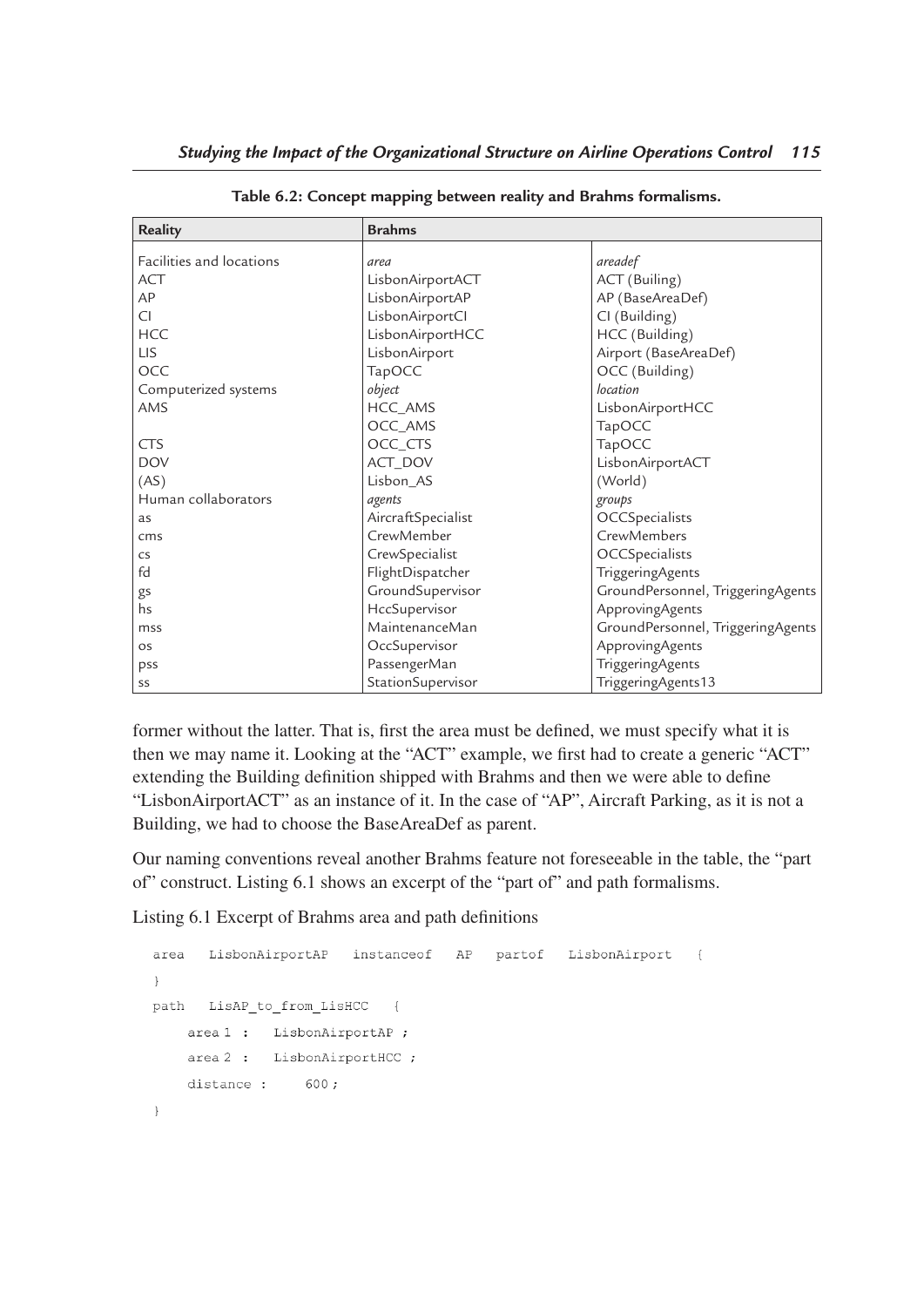As is clear, besides specifying what the area is, we may also specify the relation between areas (part of). Figure 6.2, shows the Aircraft Parking inside the Lisbon Airport and Brahms allows such modeling. Another very convenient feature is the path. It defines a relationship between two areas not in terms of composition but geographical dispersion; again, something very handy to set the distances (in s) between buildings or areas. The distance, on average, between the Aircraft Parking and the Hub Control Center is 10 min, so we must specify it as 600 s. As we will see later, if our agents use a vehicle, and thus only spend 2 min, the 600 s time may be overwritten in the move activity.

Moving on to the next portion of Table 6.2, it is about computerized systems. To model inanimate things, Brahms offers the concept of object. Actually, some real-world objects might be modeled as agents because, although they are physically inanimate, they may be used to reason over facts and therefore help humans take decisions, for example, a computer. The notion of agent in Brahms is a little narrower than other multi-agent systems because objects might also react and reason as agents. Apart from the naming convention used for systems, which is irrelevant, another key property is its location. In Brahms every object and agent might be given a location. Again, according to Figure 6.2, the airline systems were distributed across different locations.

Concerning the human collaborators, as stated above they were modeled as agents. As a multi-agent system, this is no surprise. The innovative factor in Brahms is the existence of groups. When implementing an agent, one may use the "member of" keyword to set its group membership. For instance, in Table 6.2, the "AircraftSpecialist" and the "CrewSpecialist" are members of the same group, the "OCCSpecialists". This is a very powerful feature in Brahms because when we need to implement activities to be performed by the agents, we just need to implement them at the group level, then the activities are automatically inherited.

Before introducing Brahms activities, we may not skip the "Lisbon AS" object. The "AS" systems stands for Airport Screen and during our interviews with airline personnel nobody noticed its existence, thus the reason for appearing between parentheses. It is here to illustrate a simple case where a modeler needed to use a workaround to simplify or make it computationally feasible to mimic reality.

Recalling our empirical scenario, when some agents detected anomalies they would trigger workflows. In Table 6.2 they appear as members of the "TriggeringAgents" group. In reality, they perceive anomalies in the course of their activities: verifying an aircraft, checking-in passengers, loading cargo, and so on. But in our simulation we only had files with those anomalies. The closer approach would be to have those agents all reading the file and checking if they were responsible to trigger the next anomaly. Although it would be correct to do it that way, it would not be wiser because it would put too much strain on IO operations to read the same file (or check the same list), over and over again.

Following this, we created the Airport Screen system that roughly mimics those screens found at the airports with the next departures or flight delays. It reads the file and "tells"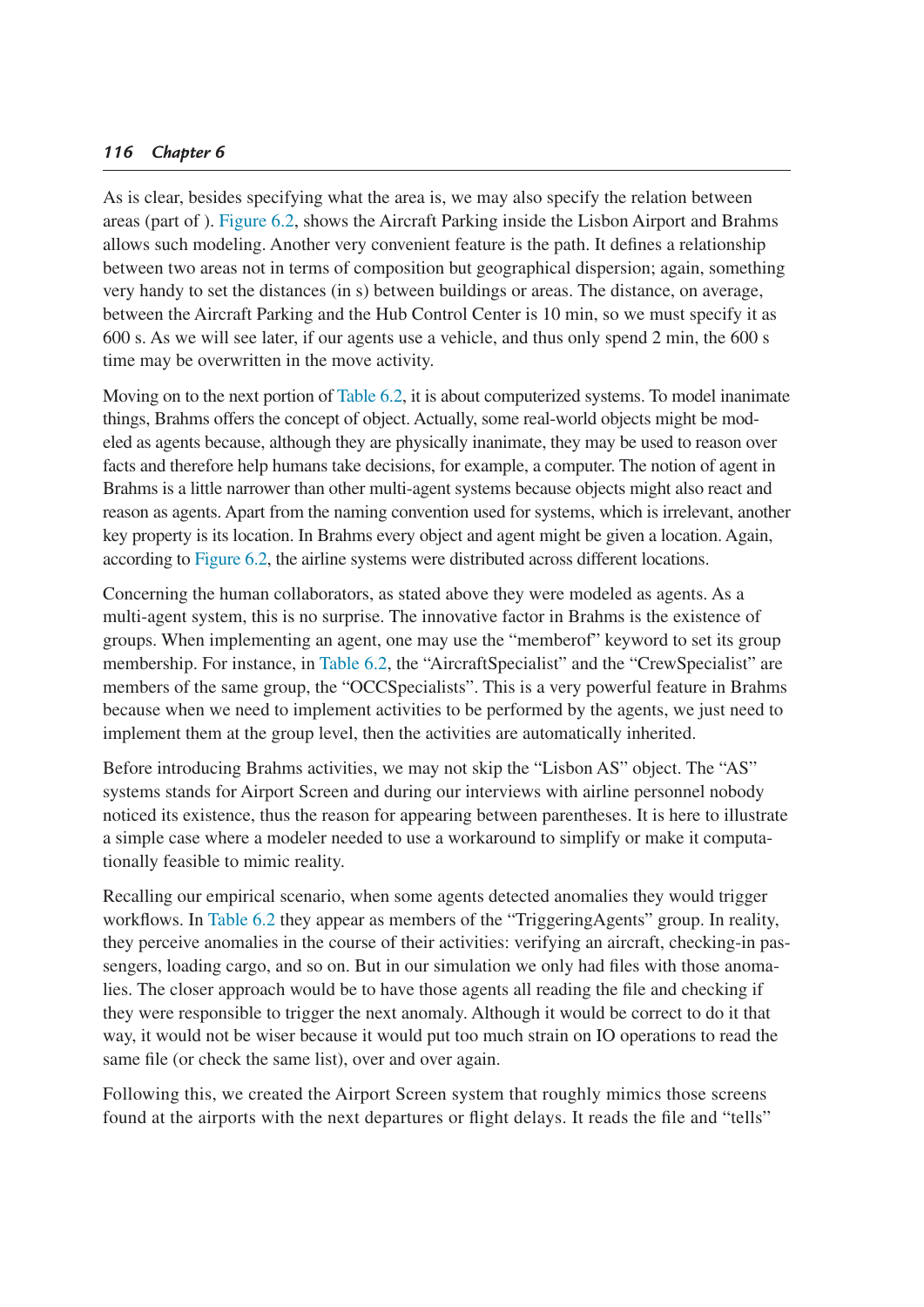the agents about upcoming anomalies. Now that hopefully the notion of auxiliary object was explained how about other topics worth discussion: how does the Airport Screen tell the other agents?

Answering this question definitely proves that Brahms is a fairly different multi-agent system founded on a totally new paradigm. As any other programming language, the Brahms agent-oriented programming language also supports the primitive types, such as integers, characters, etc. and the map collection. Unfortunately, it does not support lists, a major flaw that had to be overcome through the use of JAPI, a workaround explained soon. Although Brahms supports those data types, agents, and objects are unable to directly handle them. At this point is very important to underline that Brahms is human-centered and human beings do not act or reason upon integers, they do that according to facts or beliefs. This is where the BDI software model enters and somehow distinguishes Brahms from the majority of multi-agent systems.

Now that facts and beliefs were introduced, when our Airport Screen detects an anomaly it creates a fact or belief. As it is located in the "World", a Brahms abstraction to everywhere, all the agents or objects perceive such fact/belief. It is up to the modeler to implement the activities they must perform, if any, when they detect the fact.

To better illustrate the human-centered paradigm of Brahms, Listing 6.2 contains a purportedly oversimplified code excerpt. It shows a routine that every minute checks the flight list using a Java object (more about this later) and concludes a fact, triggerConcept, represented by the conceptid string. In the TriggeringAgents when the triggerConcept fact matches the conceptCode the agent does something.

Up until now we have presented an overview about how we modeled facilities, systems, and collaborators. The next step is to summarily expose the Brahms formalisms concerned with activities

Listing 6.2 The Brahms human-centered paradigm

```
// in Lisbon AS ...
repeated: true:when ( knownval ( current . currMinute \rightarrow current . cfMinute ))
do \quad{
string conceptid = as. checkFlights ();
conclude (( current . triggerConcept = conceptid ), bc : 0 , fc : 100);
// in TriggeringAgents group ...
when ( knownval ( Lisbon AS . triggerConcept = current . conceptCode ) )
do \t{}\ldots\rightarrow// in GroundSupervisor agent ...
initial facts :
( current . conceptCode = "gs");
```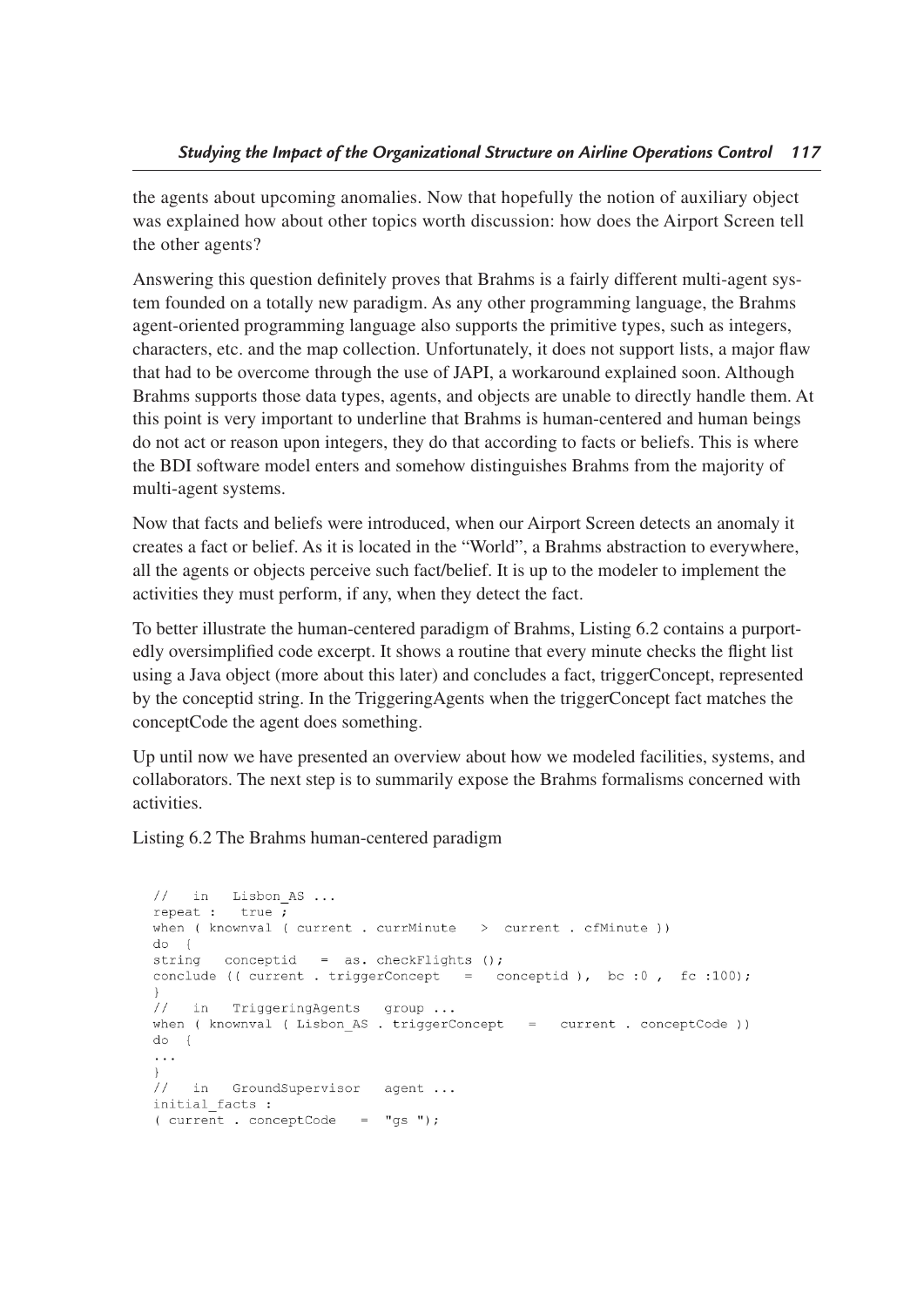We identified six main activities: communicate (by radio and phone), data write, data read, reasoning, and approve. To these six, let us add a new one that will be used in our future organizational structure proposals: move between locations.

Brahms supports multiple activities, and one of them is the Java activity. The Java activity will not be discussed in detail but it is worth mentioning because it might be regarded as executing a Java method, with inputs and multiple return values. As such, it virtually allows Brahms to achieve anything possible with Java. For instance, the activity of checking flights on Listing 6.2, which required us to read from a file, could have been implemented using a Java activity.

Other types of activities, more relevant to our study were the *communicate* and the *move* activities. Concerning the former, what we knew was that certain airline operators, in the presence of an anomaly, would pick up the radio or phone and communicate such a fact to a supervisor. We also knew that such activity would consume an indefinite amount of time.

As in other systems, there are always a number of ways to implement the same scenario and our simulation was no exception. There would be several ways of communicating a disrupted flight but in our case we opted for the flight number. Ideally, it would have been better to pass a Java object because, as we will see soon, our flights were implemented as such. The problem is that agents in Brahms, as human counterparts, are solely capable of transmitting facts or beliefs, usually represented through primitive data types.

Listing 6.3 intends to show how easily Brahms makes the transmission of facts and beliefs across agents. The excerpt presented is, again, part of the TriggeringAgents group, therefore it will be inherited by multiple agents, each one with its own recipient. To surpass this issue the communicate activity shown resembles a function where the "with" field is variable

Still on Listing 6.3 the "about" field indicates the fact or belief to be sent, in this case the disrupted FlightNumber. Once in possession of the fact or belief, the recipient Agent may act or reason upon it. Last but not least, there is the activity duration. By asserting the "random" property as true, we want Brahms to pick a value between the "min duration" and the "max" duration".

Listing 6.3. The Brahms communicate activity

```
reportDisruptedFlightByPhone (BaseGroup recipientAgent) {
communicate
with : recipientAgent ;
about : send ( current . disruptedFlightNumber ) ;
random : true ;
min_duration : 240;<br>max_duration : 480;
- }
```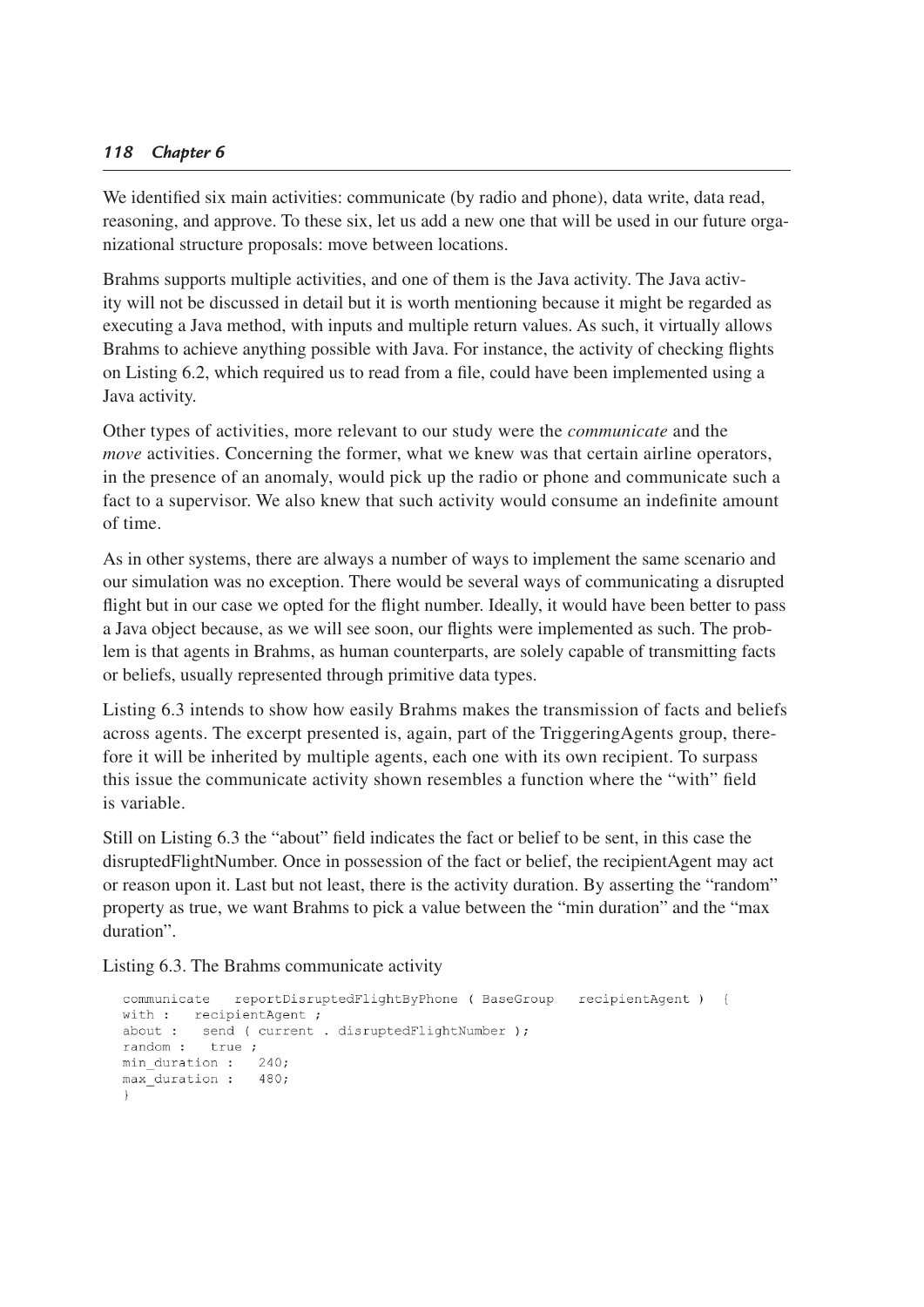The way Brahms handles activity timing was of utmost importance for our study. The other activity types benefit from the same random approach and therefore the previously seen "distance" in geography paths (see Listing 6.1), may be overwritten using a move activity.

The move activity is not much different from the communicate activity, instead of a "with" and "about" properties, it has a "location" property telling the agent where to go next. The motion takes a certain amount of time that might be random, as in Listing 6.3 or static, asserting "random" as false and providing a "max duration".

Before moving to the JAPI component of the simulation architecture (refer back to Figure 6.4), a brief word goes to Brahms classes. Along with areas, objects, groups and agents, Brahms also supports classes. The problem is, these classes are not as powerful as the Java counterparts. Actually, they use the same Brahms agent-oriented programming language syntax, and the same human-centered paradigm. Therefore and simply put, classes are to objects as groups are to agents. We did not list the classes in Table 6.2 as there is solely one, the TriggeringObjects that works in a similar fashion to TriggeringAgents.

Up until now we described our approach by what concerns the modeling of the most visible concepts and activities using the Brahms proprietary agent-oriented language. Although we recognized how expressive, distinct, innovative, and somehow powerful it is, we must also underline its shallow learning curve and, as we will see further, the lack of some widely used data types and support functions.

As we stated previously, Brahms supports several primitive data types and maps. Unfortunately, lists are not available and they are one of the key data structures to store our flights. Even the flight object, which is composed of several attributes, such as scheduled departure date or flight number, would be much better abstracted by means of plain Java objects.

To address such issues Brahms provides two options. The latest alpha version allows for direct Java objects manipulation. Older versions support already mentioned Java activities. In one case or the other, there are some conventions one should respect but in the end it is roughly like calling static Java methods.

Without getting into much detail, in the implementation of our simulations, the Brahms JAPI was used in several scenarios. First and foremost, to store within ArrayLists our flights and delays objects. Second, to perform file input and output, operations not supported at the Brahms level. Third, to implement the Specialists reasoning activities. Last to stream the ongoing events to the "websockets server", see Figure 6.4.

To conclude, it is worth emphasizing that this section did not aim at thoroughly describing the implementation of our simulation using Brahms. That would require a technical manual as long as this report. The intention here was to present the human-centered nature of Brahms and how that paradigm fits the reality being modeled.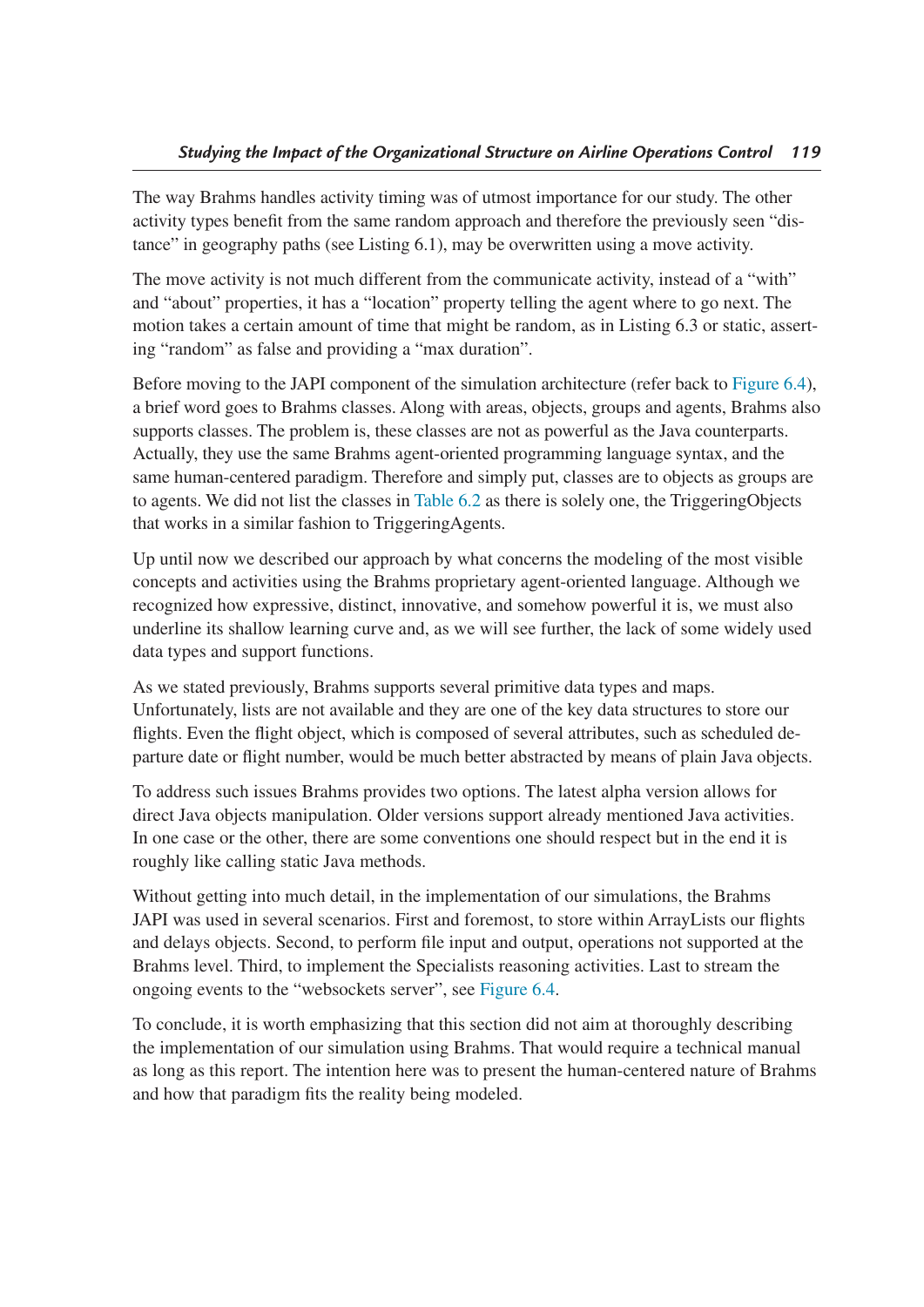#### *6.4.3 The Visualization Module*

As a side goal, the visualization module was not required to produce the answers to the main goals of this research study. It simply receives some messages from the Brahms component, such as which activity is being carried out by which agent, and displays an animation of the simulated theatre. Therefore, the main purpose of the visualization was to provide an educational tool to allow people to learn how the airline operations management works, as well as to better understand the proposed organizational changes.

As was explained in Section 4.1, the visualization module uses Processing. is to render images and animations on the recently introduced HTML5 canvas. It is tightly connected to the javascript that decodes the messages coming from the simulation.

The visualization is composed of two distinct areas, the operational area, very similar to Figure 6.2, and an airport screen. The former is where the main action takes place, through arrows we may observe the current workflow state. The latter provides visual hints about flight departures and state. The airport screen lists all the flights within a future time frame, if a flight suffers an anomaly it is depicted in a different color and a workflow is triggered in the operational area. Assuming it was the Ground Supervisor who detected the anomaly, his next activity is to notify the HCC Supervisor, and then an arrow is displayed between him and the HCC Supervisor with a visual indicator of a radio communication.

Without being too technical, the underlying architecture of the visualization had to closely implement the concepts introduced by Brahms. This means we had to implement classes to represent the agents, the objects, the area definitions, and so on. Although requiring an additional effort, such an approach also allows for a flexible display.

Given the need to represent several distinct organizational structures, the visualization had to be dependent on the simulation. At the beginning, a list of the Brahms concepts is passed to the visualization so they can be displayed. Other features are also present such as on-MouseOver actions that return further information about the concepts and so on.

To conclude, a final word goes to the amount of Processing code required to implement solely one action or even the Brahms concept. We must keep in mind that behind a Brahms concept abstraction there is a complex and large code base, therefore the need to execute the Brahms environment in a virtual machine. The problem is that we lack such constructions in Processing and we are required to implement them by hand. Following this, to implement every activity or concept is a lengthy process, the reason why the visualization will always be less expressive than the simulation itself.

# *6.5 Scenario and Experiments*

This section aims at presenting the underlying aspects of simulation input, transformation, and output. It provides useful insights to understand the organizational results presented in the next section.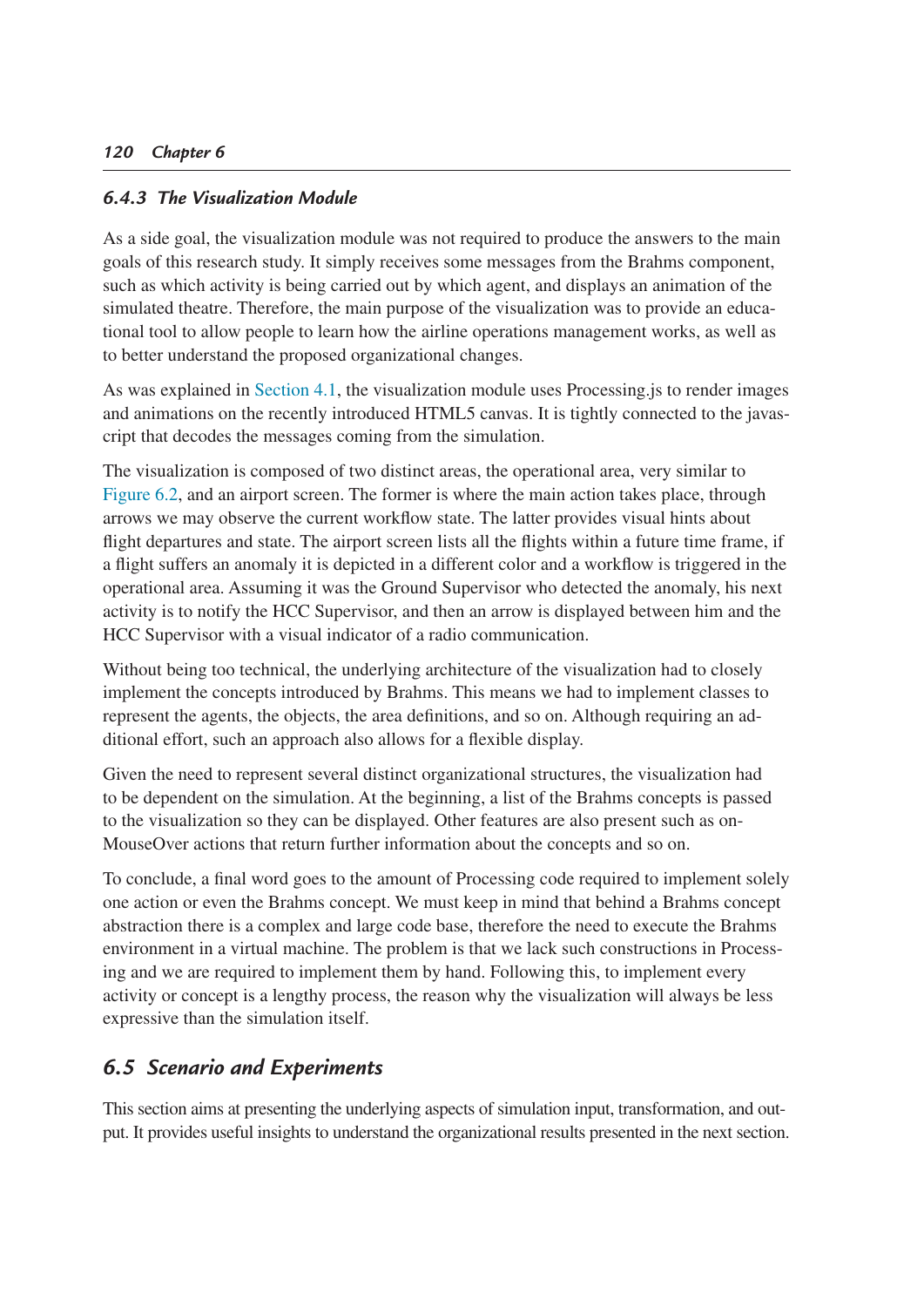#### **6.5.1 Simulation Input Data**

As advertised, our simulations used real operational data from TAP. In the context of our research, a database service was purportedly implemented to collect pre- and postflight activity. The preoperational records included the scheduled flights, assigned aircraft, and assigned crewmembers. On the other hand, postoperational data exposed the flights that actually took off as well as aircraft and crew changes. We were also given a list with all the flights that suffered departure delays, the number of minutes, and the corresponding TAP and IATA delay codes.

Possessing such data allowed us to input the scheduled flights and treat the delays, recorded after operation, as anomalies occurring during flight handling, that is, an actual flight that suffered a delay caused by unexpected late passenger check-in, would be simulated as suffering a late passenger check-in anomaly.

It is worth emphasizing the utmost importance of using real data. In an organizational structure not all the business processes assume the same prevalence, for example, there are workflows that take place a higher number of times than others. Since we will use anomalies to trigger workflow execution, using random data would not respect the uneven distribution of processes, compromising the final results.

Our simulation was fed with the flights operated by TAP from the 15th to the 21st February of 2010, a whole seven days of activity. Although 7317 flights were scheduled to take place that week, due to data incompleteness, for example, missing databases fields, table referential deficiency, inconsistent data, we were only able to input 1801 flights, 389 of which suffered anomalies.

#### **6.5.2 Operational Workflow Transformations**

The major goal of our study was to assess distinct airline organizational structures. On the basis of the actual airline simulation, the control group, three organizational structures were incrementally changed and simulated. All the simulations were executed after the same operational scenario, comprising the scheduled flights and anomalies referred to in the previous section. When proposing organizational structure modifications we were cautious not to alter the inputs and outputs of the business process, that is, never change the triggering and deciding agents.

Our first proposal (1) suggested the removal of the HCC Supervisor. After analyzing the actual sequence diagrams, we observed that he usually plays a part as information distributor and only assumes a supervising position when facing anomalies related to Passenger Services. Removing the HCC Supervisor required three major changes in four (out of the eight) workflows. The Ground Personnel were now required to go to the Hub Control Center to input data into the AMS; OCC Supervisor accumulated the role of notifying Ground Personnel about OCC Specialists decisions; and the Passenger Services started to report anomalies to the OCC Supervisor via phone.

Proposal 2 departed from proposal 1 and aimed at avoiding the Ground Personnel to go to the Hub Control Center in order to reach the Aircraft Movement System. This way, we suggested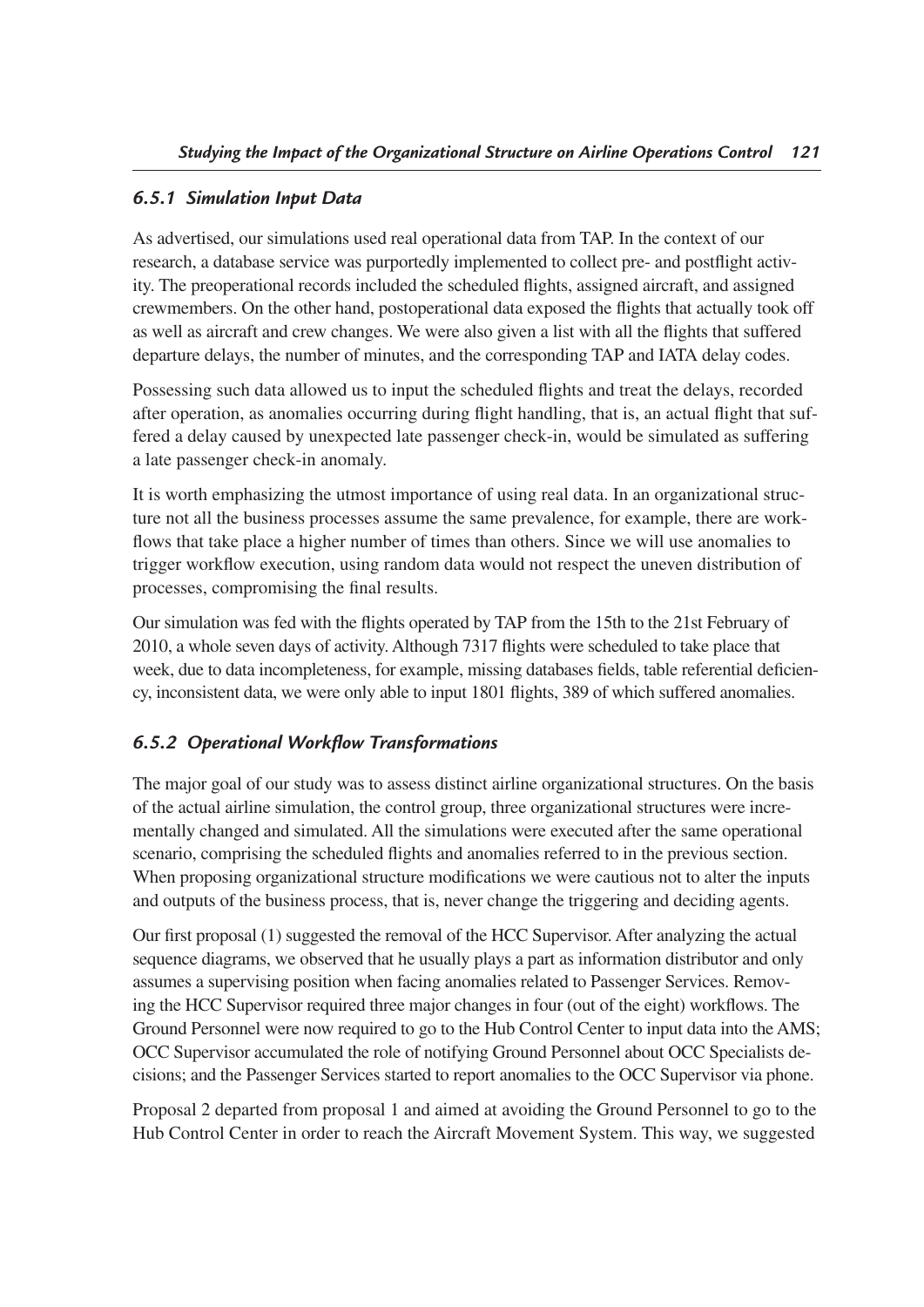adding mobility support to the existing AMS, making it manageable through a wireless smartphone or laptop. Conscious of certain security implications, we decided that at this stage access would be solely granted to Ground Personnel. All the remaining operators kept interacting with AMS the same way as they did previously.

In our last proposal 3, we removed the usage restrictions on the AMS found in proposal 2 and started to think of it as a web-based system accessible from everywhere. At this stage, the Flight Dispatcher and the Station Supervisor were now able to input and read data from the AMS, no matter their location.

#### 6.5.3 Metrics

Two metrics were used to assess organizational structure performance: overall disruption handling time and average collaborator stress. Although they are both based on the activity duration, they measure different concepts. Overall disruption handling time is the sum of the time consumed by all the workflows, that is, when an anomaly disrupts a flight it also triggers a workflow composed of several activities, which durations will be summed up until a solution for the anomaly is found. Concerning collaborator stress, it is a metric associated with each collaborator and thus requires a statistical aggregation to be used, for example, the average. It measures the number of hours spent by a collaborator in the course of a simulation.

There are activities that contribute only once to the overall disruption-handling time but several times to the collaborator stress. For instance, a phone call duration is added once to the former, but contributes twice to the overall stress, once per agent involved in the communication.

# **6.6 Results and Conclusion**

Considering the scenarios depicted in the previous section, Figure 6.5 presents the comparison across proposals of the overall disruption handling time (left) and the average operator stress (right). The measurements are carried out in hours.

As expected, the metrics in analysis show a certain correlation, even though the collaborator stress is more affected by organizational structure transformations. The proposal that performed better was the third, achieving an improvement of 15% in the overall disruption handling and 21% for collaborator stress.

Figure 6.6 compares stress across collaborators and the proposal (chart column labels described in Table  $6.1$ ).

As one may observe, the OCC specialists ("as" and "cs") stress remained the same across all proposals since they are deciding agents at the center of the airline workflows. In the first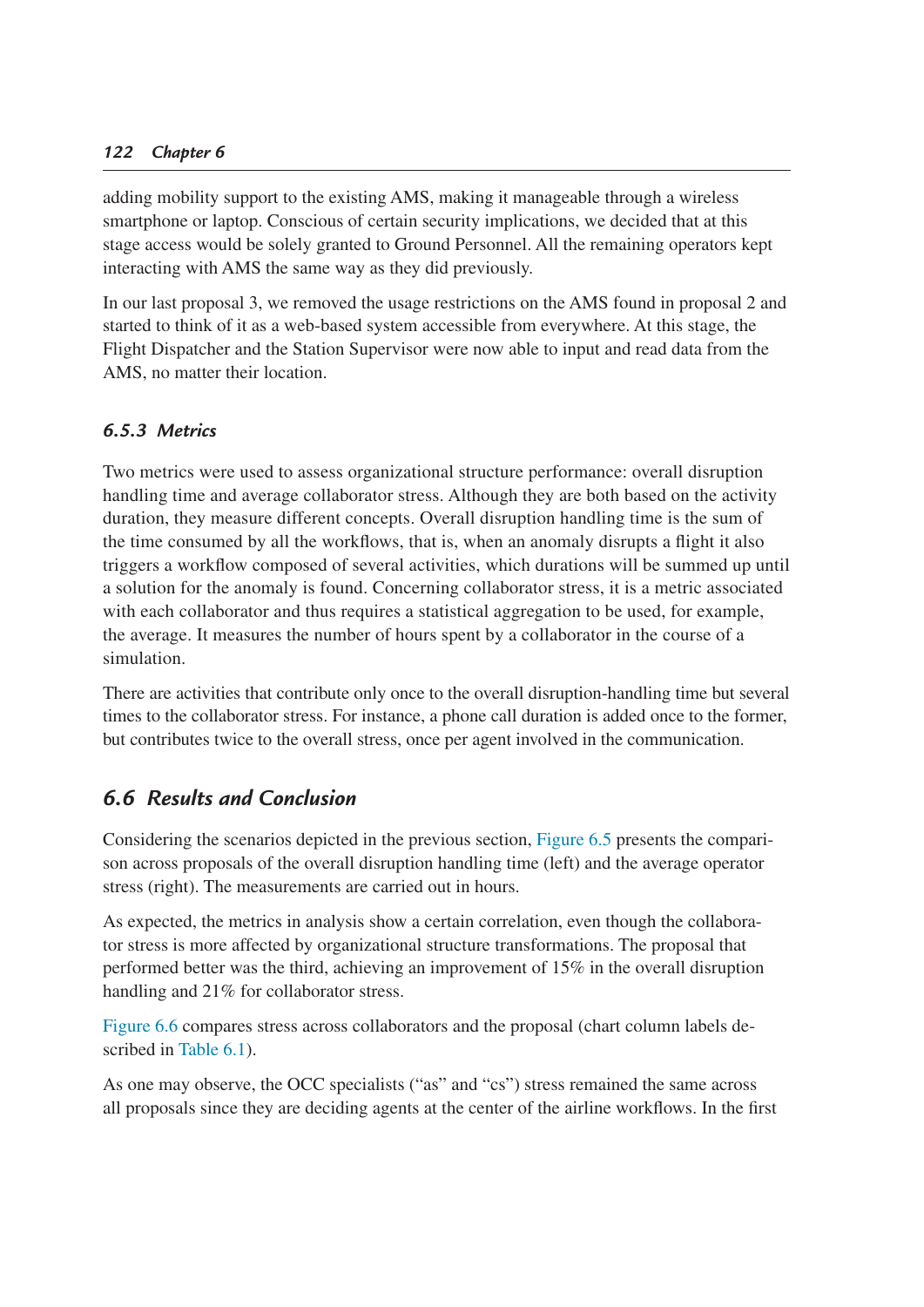

**Figure 6.5: Overall disruption handling time (left) and average operator stress (right) across proposals**

proposal "hs" was subtracted and "gs", "mss", and "os" suffered the highest impact. In the second, the wireless Intranet capabilities introduced in AMS, allowed the stress results to get back to the real values, except for "os". The last proposal, transform the AMS into an Internet-based system caused the highest general impact on stress.



**Figure 6.6: Comparison between collaborator stress and proposals**